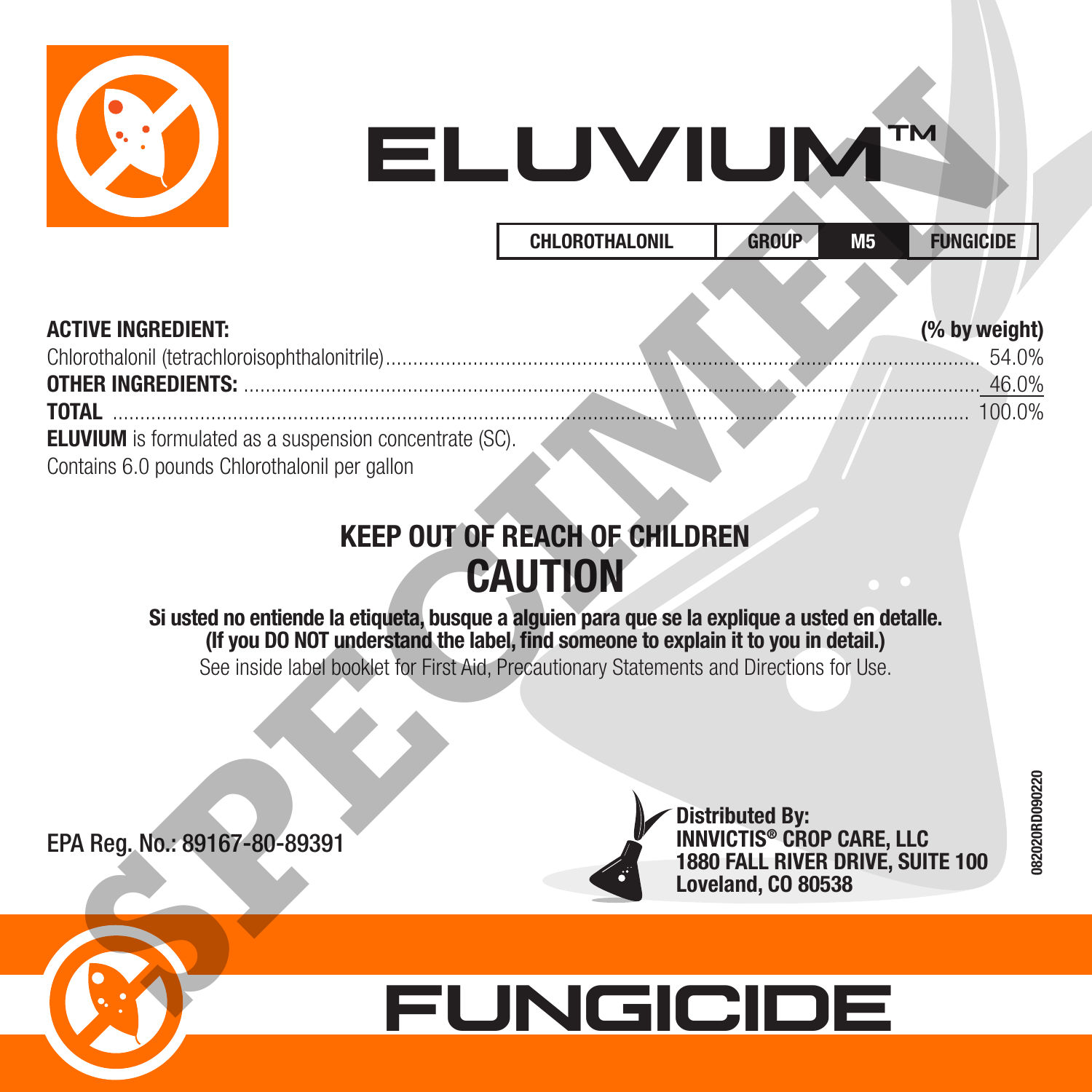|                                                                                                          | <b>FIRST AID</b>                                                                                                                                                                                                                                                                                                                                                                                                                                                                                                                       |
|----------------------------------------------------------------------------------------------------------|----------------------------------------------------------------------------------------------------------------------------------------------------------------------------------------------------------------------------------------------------------------------------------------------------------------------------------------------------------------------------------------------------------------------------------------------------------------------------------------------------------------------------------------|
| If on skin or clothing:                                                                                  | Take off contaminated clothing.<br>٠<br>Rinse skin immediately with plenty of water for 15-20 minutes.<br>٠<br>$\bullet$<br>Call a poison control center or doctor for treatment advice.                                                                                                                                                                                                                                                                                                                                               |
| If inhaled:                                                                                              | Move person to fresh air.<br>$\bullet$<br>If person is not breathing, call 911 or an ambulance, then give artificial respiration, preferably mouth-to-mouth, if possible.<br>٠<br>Call a poison control center or doctor for further treatment advice.<br>$\bullet$                                                                                                                                                                                                                                                                    |
| If in eyes:                                                                                              | Hold eye open and rinse slowly and gently with water for 15-20 minutes.<br>$\bullet$<br>Remove contact lenses, if present, after the first 5 minutes, then continue rinsing eve.<br>$\bullet$<br>Call a poison control center or doctor for treatment advice.<br>$\bullet$                                                                                                                                                                                                                                                             |
| If swallowed                                                                                             | Call a poison control center or doctor immediately for treatment advice.<br>$\bullet$<br>Have person sip a glass of water if able to swallow.<br>٠<br>DO NOT induce vomiting unless told to do so by the poison control center or doctor.<br>٠<br>DO NOT give anything by mouth to an unconscious person.<br>$\bullet$                                                                                                                                                                                                                 |
|                                                                                                          | <b>NOTE TO PHYSICIAN</b><br>Persons suffering with temporary allergic skin reactions may respond to treatment with oral antihistamines and topical or oral steroids.                                                                                                                                                                                                                                                                                                                                                                   |
|                                                                                                          | <b>HOT LINE NUMBER</b>                                                                                                                                                                                                                                                                                                                                                                                                                                                                                                                 |
|                                                                                                          | Have the product container or label with you when calling a poison control center or doctor, or going for treatment. For medical emergencies call CHEMTREC Day or Night Within<br>USA and Canada: 1-800-424-9300 or +1 703-527-3887 (collect calls accepted).                                                                                                                                                                                                                                                                          |
|                                                                                                          | Spill, Leak, Fire, Exposure, or Accident,<br><b>Call CHEMTREG Day or Night</b><br>Within USA and Canada: 1-800-424-9300 or +1 703-527-3887 (collect calls accepted)<br><b>PRECAUTIONARY STATEMENTS</b>                                                                                                                                                                                                                                                                                                                                 |
|                                                                                                          | <b>Hazards to Humans and Domestic Animals</b>                                                                                                                                                                                                                                                                                                                                                                                                                                                                                          |
|                                                                                                          | <b>CAUTION</b><br>Harmful if swallowed, absorbed through skin, or inhaled. Causes moderate eve irritation. Avoid contact with skin, eyes, or clothing. Avoid breathing spray mist. Prolonged or frequently<br>repeated skin contact may cause allergic reactions in some individuals.                                                                                                                                                                                                                                                  |
| <b>Personal Protective Equipment (PPE)</b>                                                               |                                                                                                                                                                                                                                                                                                                                                                                                                                                                                                                                        |
|                                                                                                          | Mixers, Loaders, Applicators and all other handlers must wear:                                                                                                                                                                                                                                                                                                                                                                                                                                                                         |
| long-sleeved shirt and long pants<br>٠<br>$\geq$ 14 mils, or Viton $\geq$ 14 mils.<br>• shoes plus socks | Chemical-resistant gloves made of any waterproof material to include Barrier Laminate; Butyl Rubber ≥ 14 mil; Nitrile Rubber ≥ 14 mils; Neoprene Rubber ≥ 14 mils; Polyvinyl chloride                                                                                                                                                                                                                                                                                                                                                  |
| <b>User Safety Requirements</b>                                                                          | Follow manufacturer's instructions for cleaning/maintaining PPE. If no such instructions for washables exist, use detergent and hot water. Keep and wash PPE separately from other laundry.<br>If the mixer/loader/applicator uses a high-pressure hand-wand sprayer, wear a minimum of a NIOSH-approved particulate filtering facepiece respirator with any R or P filter; OR, a NIOSH<br>approved elastomeric particulate respirator with any R or P filter; OR, a NIOSH-approved powered air-purifying respirator with a HE filter. |
| <b>Engineering Controls</b>                                                                              | When handlers use closed systems, enclosed cabs, or aircraft in a manner that meets the requirements listed in the Worker Protection Standard (WPS) for agricultural pesticides [40 CFR<br>170.240(d)(4-6)], the handler PPE requirements may be reduced or modified as specified in the WPS.                                                                                                                                                                                                                                          |
| <b>User Safety Recommendations</b>                                                                       |                                                                                                                                                                                                                                                                                                                                                                                                                                                                                                                                        |
| Users should:                                                                                            | • Wash hands before eating, drinking, chewing gum, using tobacco or using the toilet.<br>• Remove PPE immediately after handling this product. Wash the outside of gloves before removing. As soon as possible, wash thoroughly and change into clean clothing.<br>• Remove clothing immediately if pesticide gets inside. Then wash thoroughly and put on clean clothing.                                                                                                                                                             |
| <b>ENVIRONMENTAL HAZARDS</b>                                                                             | This product is toxic to aquatic invertebrates and wildlife. DO NOT apply directly to water, to areas where surface water is present, or to intertidal areas below the mean high-water mark. Drift<br>and runoff may be hazardous to aquatic organisms in neighboring areas. DO NOT contaminate water when disposing of equipment washwater or rinsate.                                                                                                                                                                                |

# PRECAUTIONARY STATEMENTS Hazards to Humans and Domestic Animals

#### Personal Protective Equipment (PPE)

#### Mixers, Loaders, Applicators and all other handlers must wear:

- long-sleeved shirt and long pants
- • Chemical-resistant gloves made of any waterproof material to include Barrier Laminate; Butyl Rubber ≥ 14 mil; Nitrile Rubber ≥ 14 mils; Neoprene Rubber ≥ 14 mils; Polyvinyl chloride  $\geq$  14 mils, or Viton  $\geq$  14 mils.
- shoes plus socks

#### User Safety Requirements

#### Engineering Controls

#### User Safety Recommendations

- Users should:<br>• Wash hands before eating, drinking, chewing gum, using tobacco or using the toilet.
- Remove PPE immediately after handling this product. Wash the outside of gloves before removing. As soon as possible, wash thoroughly and change into clean clothing.<br>• Remove clothing immediately if pesticide gets inside.
- 

#### ENVIRONMENTAL HAZARDS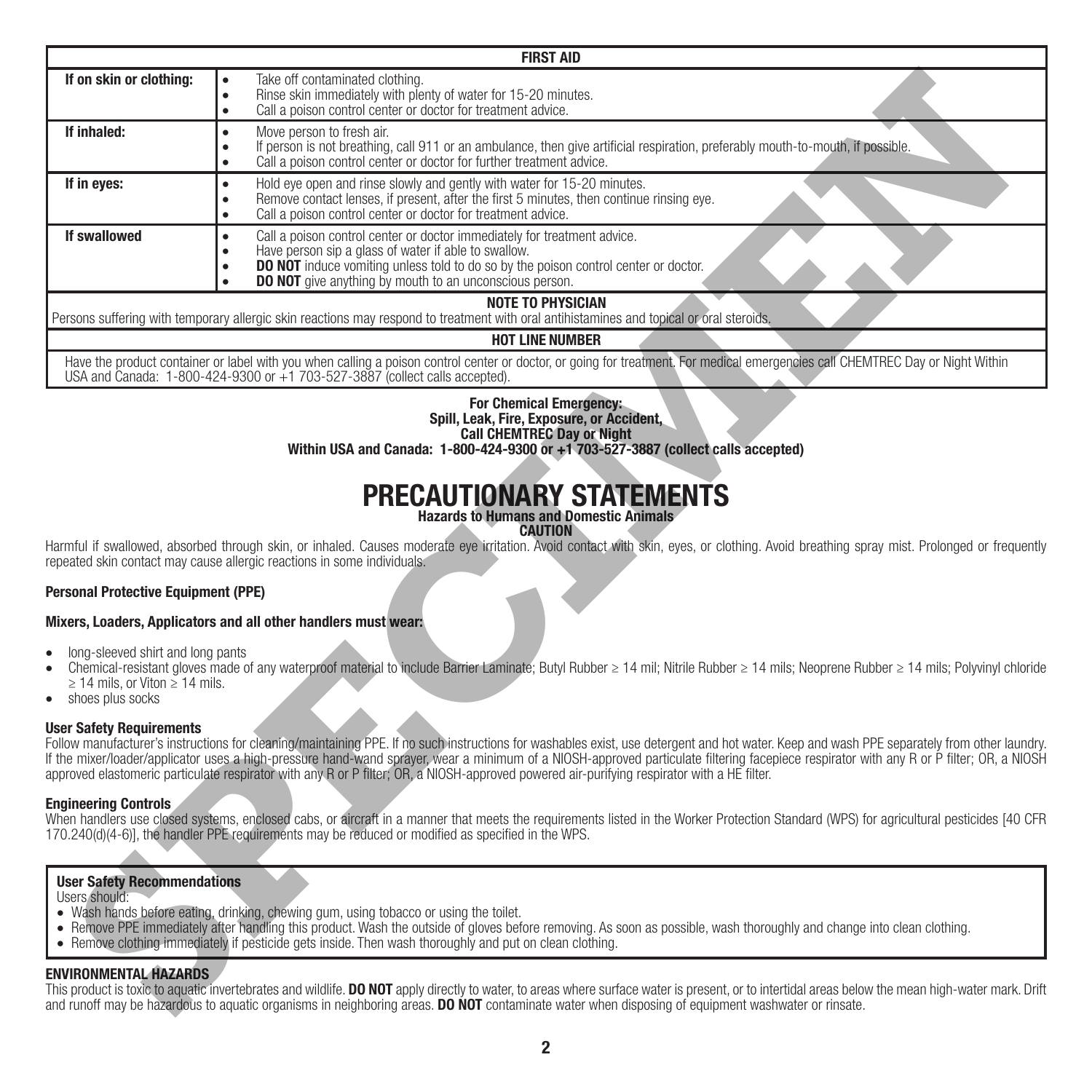#### Groundwater Advisory

Chlorothalonil is known to leach through soil into groundwater under certain conditions as a result of label use. This chemical may leach into groundwater if used in areas where soils are permeable, particularly where the water table is shallow.

#### Surface Water Advisory

This chemical can contaminate surface water through spray drift. Under some conditions, it may also have a high potential for runoff into surface water for several days to weeks after application. These include poorly draining or wet soils with readily visible slopes toward adjacent surface waters, frequently flooded areas, areas overlaying extremely shallow groundwater, areas with infield canals or ditches that drain to surface water, areas not separated from adjacent surface waters with vegetated filter strips, and areas over-laying tile drainage systems that drain to surface water.

Attention: This product contains a chemical known to the State of California to cause cancer.

#### PHYSICAL OR CHEMICAL HAZARDS

DO NOT mix or allow to come in contact with oxidizing agents. Hazardous chemical reaction may occur.

## DIRECTIONS FOR USE

It is a violation of Federal law to use this product in a manner inconsistent with its labeling.

DO NOT apply this product in a way that will contact workers or other persons, or pets either directly or through drift. Only protected handlers may be in the area during application. For any requirements specific to your State or Tribe, consult the agency responsible for pesticide regulation.

#### AGRICULTURAL USE REQUIREMENTS

Use this product only in accordance with its labeling and with the Worker Protection Standard (WPS), 40 CFR part 170. This Standard contains requirements for the protection of arriviolents for the protection of arriviolent assistance. It also contains specific instructions and exceptions pertaining to the statements on this label about personal protective equipment (PPE), and restricted-entry interval. The requirements in this box only apply **SHOW that the end of the state of the state of the state of the state of the state of the state of the state of the state of the state of the state of the state of the state of the state of the state of the state of the s** 

**DO NOT** enter or allow workers to enter treated areas during the restricted-entry interval (REI) of 12 hours.

PPE required for early entry to treated areas that is permitted under the Worker Protection Standard and that involves contact with anything that has been treated, such as plants, soil, or water, is: coveralls, chemical resistant gloves made of any waterproof material, shoes plus socks, protective eyewear.

Special Eye Irritation Provisions: Chlorothalonil in this product is a severe eye irritant. Although the restricted-entry interval expires after 12 hours, for the next 6.5 days entry is permitted only when the following sa

- At least one container designed specifically for flushing eyes must be available in operating condition at the WPS required decontamination site intended for workers entering<br>the treated area.<br>2. Workers must be informed,
- -
	- that residues in the treated area may be highly irritating to their eyes<br>• that they should take precautions, such as refraining from rubbing their eyes to keep the residues out of their eyes
	- that if they do get residues in their eyes, they should immediately flush their eyes using the eyeflush container that is located at the decontamination site or using other readily available clean water
	- how to operate the eyeflush container

#### PRODUCT INFORMATION

Application: ELUVIUM can be used effectively in dilute or concentrate sprays. Thorough, uniform coverage is essential for disease control.

#### Resistance Management

For resistance management. ELUVIUM contains a Group M5 fungicide. Any fungal population may contain individuals naturally resistant to ELUVIUM and other Group M5 fungicides. A gradual or total loss of pest control may occur over time if these fungicides are used repeatedly in the same fields. Appropriate resistance-management strategies should be followed.

To delay fungicide resistance, take one or more of the following steps:

- Rotate the use of **ELUVIUM** or other Group M5 fungicides within a growing season sequence with different groups that control the same pathogens.
- Use tank mixtures with fungicides from a different group that are equally effective on the target pest when such use is permitted. Use at least the minimum application rate as labeled by the manufacturer.
- Adopt an integrated disease management program for fungicide use that includes scouting, uses historical information related to pesticide use, and crop rotation, and which considers host plant resistance, impact of environmental conditions on disease development, disease thresholds, as well as cultural, biological and other chemical control practices.
- Where possible, make use of predictive disease models to effectively time fungicide applications. Note that using predictive models alone is not sufficient to manage resistance.
- Monitor treated fungal populations for resistance development.
- Contact your local extension specialist or certified crop advisor for any additional pesticide resistance-management and/or IPM recommendations for specific crops and<br>nathoneris

For further information or to report suspected resistance contact your pesticide distributor or university extension specialist to report resistance.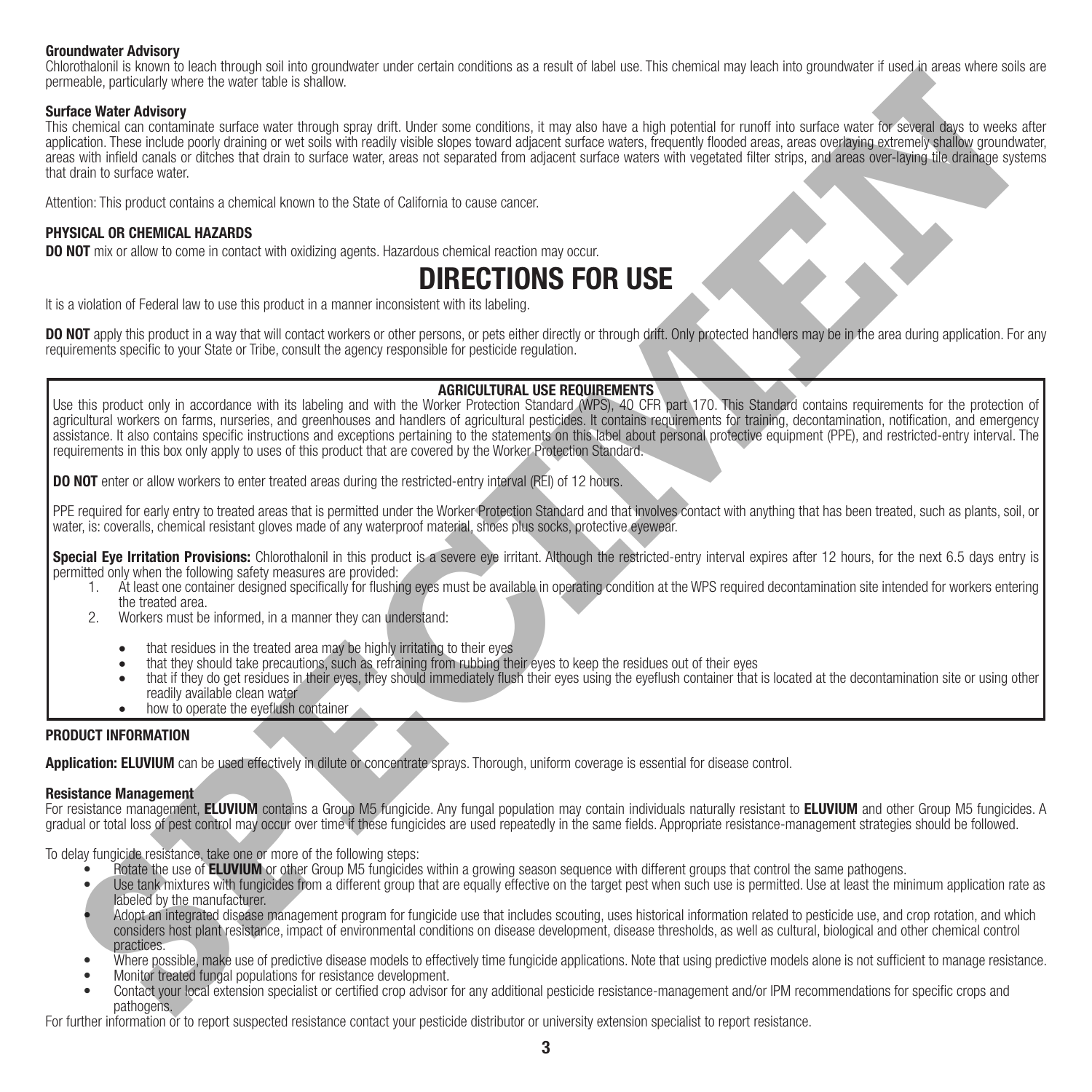### USE RESTRICTIONS

DO NOT use on greenhouse-grown crops.

DO NOT combine ELUVIUM in spray tank with pesticides, adjuvants, surfactants or fertilizers, unless your prior use has shown the combination physically compatible, effective and noninjurious under your conditions of use. DO NOT combine ELUVIUM with *Bacillus thuringiensis*-containing products (e.g. Dipel®), Latron B-1956® or Latron AG-98® as phytotoxicity may result from the combination when applied to the crops on this label. **OD MOT** and the special special special special special special special special special special special special special special special special special special special special special special special special special speci

DO NOT apply this product within 150 feet for aerial applications, or 25 feet for ground applications of marine/estuarine water bodies, unless there is an untreated buffer area of that width between the area to be treated and the water body.

#### Spray Drift Precautions

Avoiding spray drift at the application site is the responsibility of the applicator. The interaction of many equipment and weather-related factors determine the potential for spray drift. The applicator and the grower are responsible for considering all these factors when making decisions.

The following drift management requirements must be followed to avoid off target drift movement from aerial applications to agricultural field crops. These requirements DO NOT apply to conifer applications, public health uses or applications using dry formulations.

- 1. The distance of the outer most nozzles on the boom must not exceed ¾ the length of the wingspan or rotor.
- 2. Nozzles must always point backward parallel with the air stream and never be pointed downwards more than 45 degrees.

Where states have more stringent regulations, they should be observed.

The applicator should be familiar with and take into account the information covered in the Aerial Drift Reduction Advisory Information.

#### Aerial Drift Reduction Advisory Information

[This section is advisory in nature and does not supersede the mandatory label requirements.]

#### Information on Droplet Size

The most effective way to reduce drift potential is to apply large droplets. The best drift management strategy is to apply the largest droplets that provide sufficient coverage and control. Applying larger droplets reduces drift potential but will not prevent drift if applications are made improperly, or under unfavorable conditions (See Wind, Temperature).

## Controlling Droplet Size

- Volume Use high flow rate nozzles to apply the highest practical spray volume. Nozzles with higher rated flows, produce larger droplets.<br>• Pressure DO NOT exceed the nozzle manufacturer's recommended pressures. For m
- Pressure DO NOT exceed the nozzle manufacturer's recommended pressures. For many nozzle types, lower pressure produces larger droplets. When higher flow rates are needed, use higher flow rate nozzles instead of increasing pressure.
- **Number of Nozzles** Use the minimum number of nozzles that provide uniform coverage.
- Nozzle Orientation Orienting the nozzles so that the spray is released parallel to the airstream produces larger droplets than other orientations and is the recommended practice. Significant deflection from horizontal will reduce droplet size and increase drift potential.
- Nozzle Type Use a nozzle type that is designed for the intended application. With most nozzle types, narrower spray angles produce larger droplets. Consider using low-drift nozzles. Solid stream nozzles oriented straight back produce the largest droplets and the lowest drift potential.

#### Boom Length

For some use patterns, reducing the effective boom length to less than  $\frac{3}{4}$  of the wingspan or rotor length may further reduce drift without reducing swath width.

#### Application Height

Applications should not be made at a height greater than 10 ft above the top of the largest plants, unless a greater height is required for aircraft safety. Making applications at the lowest height that is safe reduces exposure of droplets to evaporation and wind.

#### Swath Adjustment

When applications are made with a crosswind, the swath will be displaced downwind. Therefore, on the upwind and downwind edges of the field, the applicator must compensate for this displacement by adjusting the path of the aircraft upwind. Swath adjustment distance should increase with increasing drift potential (higher wind, smaller drops, etc.).

#### Wind

Drift potential is lowest between wind speeds of 2-10 mph. However, many factors, including droplet size and equipment type determine drift potential at any given speed. Application should be avoided below 2 mph due to variable wind direction and high inversion potential. IMPORTANT: Local terrain can influence wind patterns. Every applicator should be familiar with local wind patterns and how they affect spray drift.

#### Temperature and Humidity

When making applications in low relative humidity, set up equipment to produce larger droplets to compensate for evaporation. Droplet evaporation is most severe when conditions are<br>both hot and dry.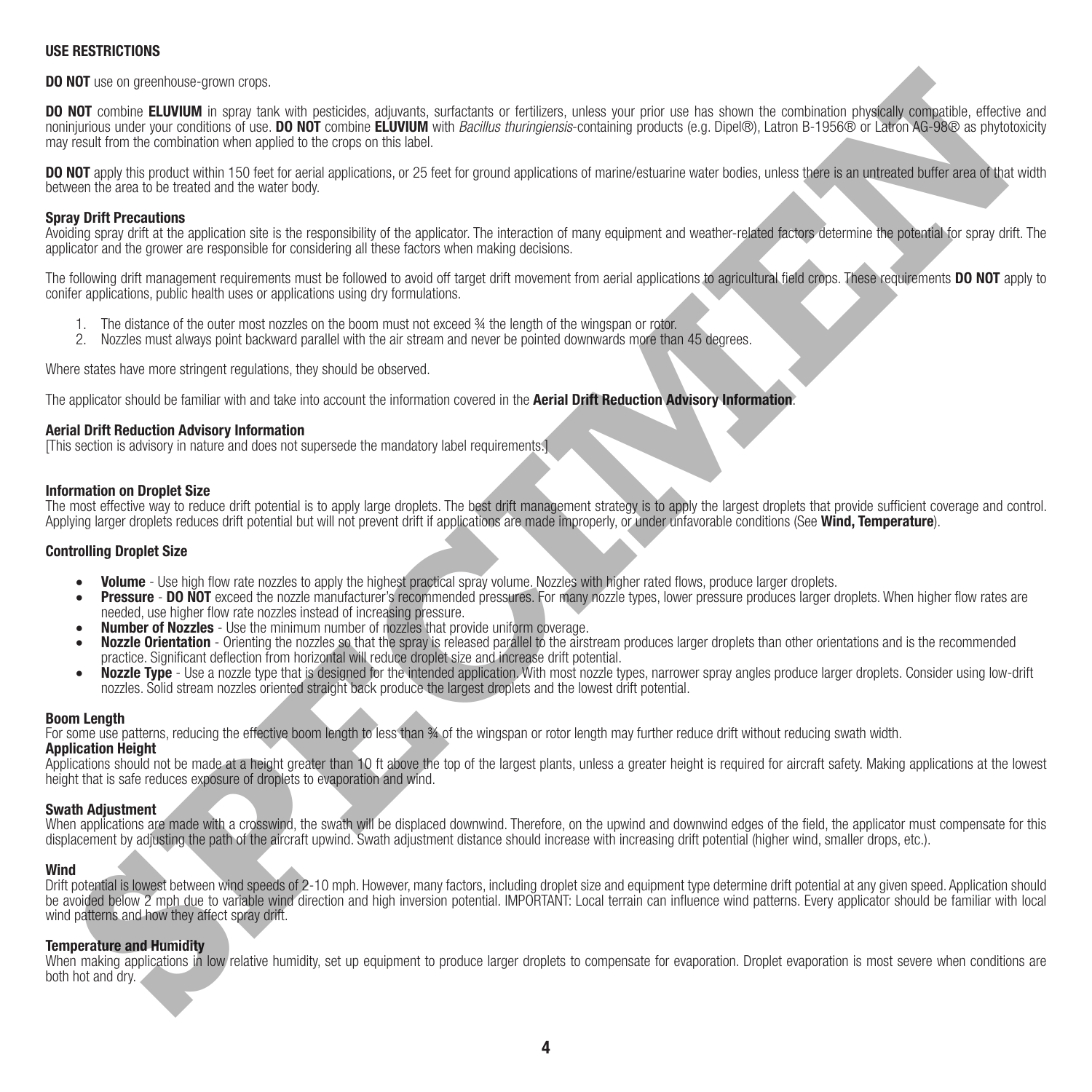#### Temperature Inversions

Applications should not occur during a temperature inversion because drift potential is high. Temperature inversions restrict vertical air mixing, which causes small suspended droplets to remain in a concentrated cloud. This cloud can move in unpredictable directions due to the light variable winds common during inversions. Temperature inversions are characterized by increasing temperatures with altitude and are common on nights with limited cloud cover and light to no wind. They begin to form as the sun sets and often continue

into the morning. Their presence can be indicated by ground fog; however, if fog is not present, inversions can also be identified by the movement of smoke from a ground source or an aircraft smoke generator. Smoke that layers and moves laterally in a concentrated cloud (under low wind conditions) indicates an inversion, while smoke that moves upward and rapidly dissipates indicates good vertical air mixing.

### Sensitive Areas

The pesticide should only be applied when the potential for drift to adjacent sensitive areas (e.g., residential areas, bodies of water, known habitat for threatened or endangered species, non-target crops) is minimal (e.g., when wind is blowing away from the sensitive areas).

## APPLICATION

Dosage rates on this label indicate pints of **ELUVIUM** per acre, unless otherwise stated. Under conditions favoring disease development the high rate specified and shortest application interval should be used.

Note: Slowly invert container several times to assure uniform mixture.

The required amount of **ELUVIUM** should be added slowly into the spray tank during filling. With concentrate sprays, pre-mix the required amount of **ELUVIUM** in a clean container and add<br>To the spray tank as it is being fi

Apply **ELUVIUM** in sufficient water to obtain adequate coverage of foliage. Gallonage to be used will vary with crop and amount of plant growth.

For field and row crops, spray volume usually will range from 20 to 150 gallons per acre for dilute sprays and 5 to 10 gallons per acre for concentrate ground sprays and aircraft applications.

For tree and orchard crops, apply **ELUVIUM** in sufficient water and with proper calibration to obtain uniform coverage of tree canopy. For fruit and nut bearing crops, the maximum volume is 300 gallons per acre unless indicated otherwise in the specific use directions. For conifers, the maximum volume is 100 gallons per acre.

#### Application and Calibration Techniques for Chemigation

Apply this product only through center pivot, motorized lateral move, traveling qun, solid set and portable (wheel move, side roll, end tow, or hand move) irrigation system(s). **DO NOT** apply this product through any other type of irrigation system.

Crop injury, lack of effectiveness, or illegal pesticide residues in the crop can result from non-uniform distribution of treated water.

If you have questions about calibration, you should contact State Extension Service specialists, equipment manufacturers or other experts.

DO NOT apply this product through irrigation systems connected to a public water system. Public water system means a system for the provision to the public of piped water for human consumption if such system has at least 15 service connections or regularly serves an average of at least 25 individuals daily at least 60 days per year. Controls for both irrigation water and pesticide injection systems must be functionally interlocked, so as to automatically terminate pesticide injection when the irrigation water pump motor stops. A person knowledgeable of the irrigation system and responsible for its operation shall be present so as to discontinue pesticide injection and make necessary adjustments, should the need arise. on the constrained the location procedure is a presentation of the state of the state of the state of the state of the state of the state of the state of the state of the state of the state of the state of the state of the

The irrigation water pipeline must be fitted with a functional, automatic, quick-closing check valve to prevent the flow of treated irrigation water back toward the water source. The pipeline must also be fitted with a vacuum relief valve and low pressure drain, located between the irrigation water pump and the check valve, to prevent back-siphoning of treated irrigation water into the water source.

#### Always inject ELUVIUM into irrigation water after it discharges from the irrigation pump and after it passes through the check valve. Never inject pesticides into the intake line on the suction side of the pump.

Pesticide injection equipment must be fitted with a functional, normally closed, solenoid- operated valve located on the intake side of the injection pump. Interlock this valve to the power system, so as to prevent fluid from being withdrawn from the chemical supply tank when the irrigation system is either automatically or manually turned off.

The pesticide injection pipeline must contain a functional, automatic, quick-closing check valve to prevent the flow of fluid back toward the injection pump.

The irrigation line or water pump must include a functional pressure switch which will stop the water pump motor when the water pressure decreases to the point where pesticide distribution is adversely affected.

Spray mixture in the chemical supply tank must be agitated at all times, otherwise settling and uneven application may occur. DO NOT apply when wind speed favors drift beyond the area<br>intended for treatment.

Systems must use a metering pump, such as a positive displacement injection pump (e.g., diaphragm pump), effectively designed and constructed of materials that are compatible with pesticides and capable of being fitted with a system interlock.

**ELUVIUM** may be used through two basic types of sprinkler irrigation systems as outlined in Sections A and B below. Determine which type of system is in place, then refer to the appropriate directions provided for each type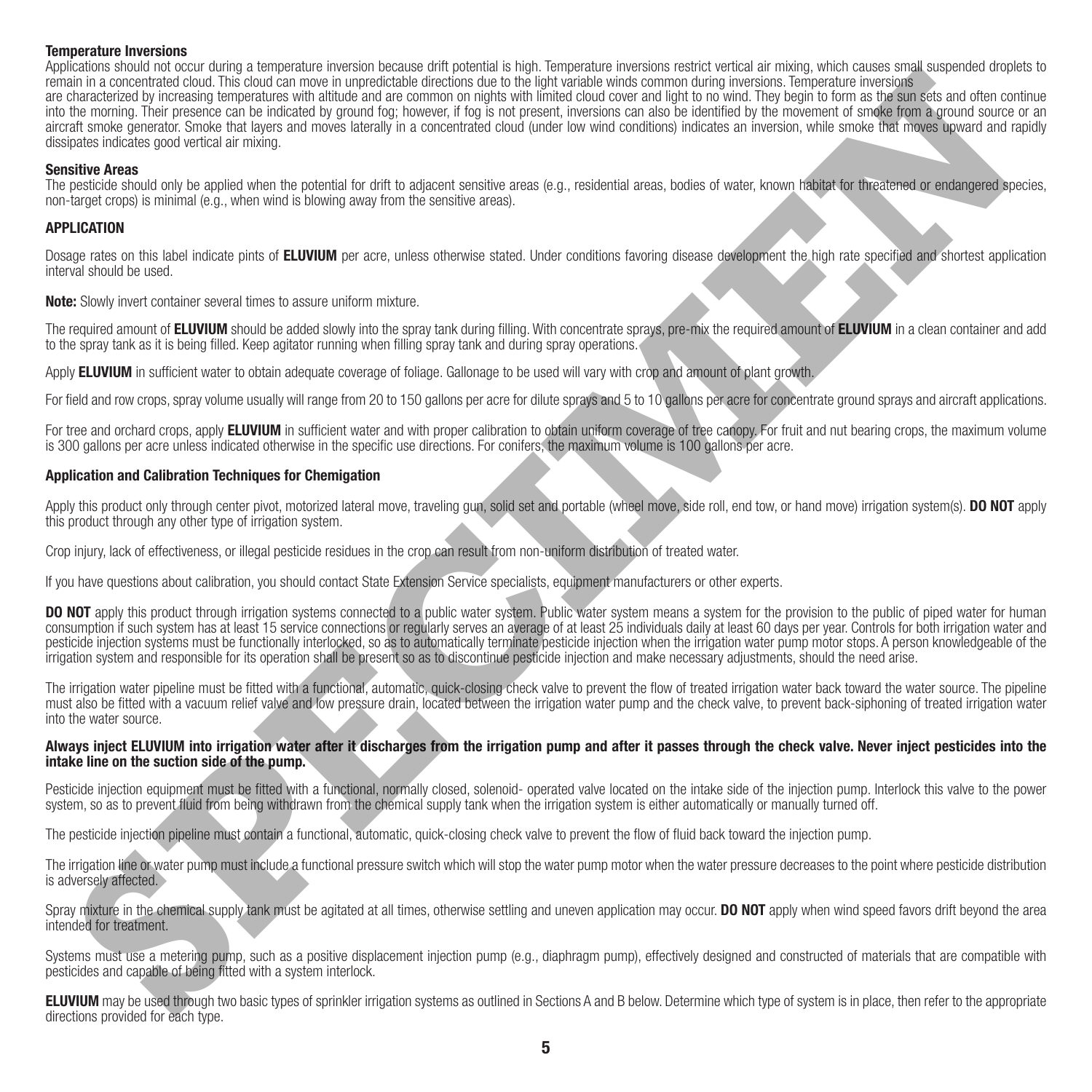## A. Center Pivot, Motorized Lateral Move and Traveling Gun Irrigation Equipment

## B. Solid Set and Portable (Wheel Move, Side Roll, End Tow, or Hand Move) Irrigation Equipment

## DIRECTIONS FOR APPLICATION

| line. Venturi applicator units cannot be used on these systems.                |                                                                                                                                                                                                         |                                    | For injection of pesticides, these continuously moving systems must use a positive displacement injection pump, of either diaphragm or piston type, constructed of materials that are<br>compatible with pesticides and capable of being fitted with a system interlock and capable of injection at pressures approximately 2-3 times those encountered within the irrigation water                                                                                                                                                                                                                                                                                                                                                                                                                         |
|--------------------------------------------------------------------------------|---------------------------------------------------------------------------------------------------------------------------------------------------------------------------------------------------------|------------------------------------|-------------------------------------------------------------------------------------------------------------------------------------------------------------------------------------------------------------------------------------------------------------------------------------------------------------------------------------------------------------------------------------------------------------------------------------------------------------------------------------------------------------------------------------------------------------------------------------------------------------------------------------------------------------------------------------------------------------------------------------------------------------------------------------------------------------|
| system until <b>ELUVIUM</b> has been cleared from last sprinkler head.         |                                                                                                                                                                                                         |                                    | Thoroughly mix recommended amount of <b>ELUVIUM</b> for acreage to be covered into same amount of water used during calibration and inject into system continuously for one revolution or<br>run. Mixture in the chemical supply tank must be continuously agitated during the injection run. Shut off injection equipment after one revolution or run, but continue to operate irrigation                                                                                                                                                                                                                                                                                                                                                                                                                  |
|                                                                                | B. Solid Set and Portable (Wheel Move, Side Roll, End Tow, or Hand Move) Irrigation Equipment                                                                                                           |                                    |                                                                                                                                                                                                                                                                                                                                                                                                                                                                                                                                                                                                                                                                                                                                                                                                             |
| displacement pump can also be used.                                            |                                                                                                                                                                                                         |                                    | With stationary systems, an effectively designed in-line venturi applicator unit is preferred which is constructed of materials that are compatible with pesticides. however, a positive-                                                                                                                                                                                                                                                                                                                                                                                                                                                                                                                                                                                                                   |
| has been cleared from last sprinkler head.                                     |                                                                                                                                                                                                         |                                    | Determine acreage covered by sprinkler. Fill tank of injection equipment with water and adjust flow to use contents over a thirty to forty-five-minute period. Mix desired amount of <b>ELUVIUM</b><br>for acreage to be covered with water so that the total mixture of <b>ELUVIUM</b> plus water in the injection tank is equal to the quantity of water used during calibration and operate entire system<br>at normal pressures recommended by the manufacturer of injection equipment used, for amount of time established during calibration. Agitation is recommended. ELUVIUM can be injected<br>at the beginning or end of the irrigation cycle or as a separate application. Stop injection equipment after treatment is completed and continue to operate irrigation system until <b>ELUVIUM</b> |
|                                                                                |                                                                                                                                                                                                         | <b>DIRECTIONS FOR APPLICATION</b>  |                                                                                                                                                                                                                                                                                                                                                                                                                                                                                                                                                                                                                                                                                                                                                                                                             |
| <b>CROP</b>                                                                    | <b>DISEASES</b><br>(Pathogen)                                                                                                                                                                           | Pt Product/A<br>$(Ib\text{ ai/A})$ | <b>APPLICATION DIRECTIONS</b>                                                                                                                                                                                                                                                                                                                                                                                                                                                                                                                                                                                                                                                                                                                                                                               |
| Asparagus                                                                      | Rust<br>(Puccinia asparagi)<br>Purple Spot                                                                                                                                                              | $2$ to $4$<br>(1.5 to 3.0)         | Use water volumes of 25 to 50 gallons per acre. Begin applications following final<br>harvest of spears. Repeat applications at 14- to 28-day intervals (the minimum<br>re-treatment interval is 14 days), depending on disease pressure. Use the higher<br>rate and shorter interval if disease severity begins to increase during the season or                                                                                                                                                                                                                                                                                                                                                                                                                                                           |
|                                                                                | (Pleospora herbarum)                                                                                                                                                                                    |                                    | weather conditions are conducive for severe epidemics.                                                                                                                                                                                                                                                                                                                                                                                                                                                                                                                                                                                                                                                                                                                                                      |
|                                                                                | Cercospora blight<br>(C. asparagi)                                                                                                                                                                      |                                    | Apply by ground.                                                                                                                                                                                                                                                                                                                                                                                                                                                                                                                                                                                                                                                                                                                                                                                            |
| <b>Specific Use Restrictions:</b>                                              | 1) <b>DO NOT</b> apply more than 12 pints of <b>ELUVIUM</b> (9.0 lb ai) per acre per year.<br>2) DO NOT apply within 190 days (120 days in CA and AZ) of the harvest of spears in the following season. |                                    |                                                                                                                                                                                                                                                                                                                                                                                                                                                                                                                                                                                                                                                                                                                                                                                                             |
|                                                                                | <b>DISEASES</b>                                                                                                                                                                                         | <b>Pt Product/A</b>                |                                                                                                                                                                                                                                                                                                                                                                                                                                                                                                                                                                                                                                                                                                                                                                                                             |
| <b>CROP</b>                                                                    | (Pathogen)                                                                                                                                                                                              | $(lb\text{ ai/A})$                 | <b>APPLICATION DIRECTIONS</b>                                                                                                                                                                                                                                                                                                                                                                                                                                                                                                                                                                                                                                                                                                                                                                               |
| <b>Bean (Snap)</b>                                                             | Rust<br>(Uromyces appendiculatus)                                                                                                                                                                       | 1.375 to 3<br>(1.0 to 2.25)        | Use in sufficient water to obtain adequate coverage. Begin applications during<br>early bloom stage or when disease first threatens and repeat as necessary (the<br>minimum re-treatment interval is 7 days) to maintain control.                                                                                                                                                                                                                                                                                                                                                                                                                                                                                                                                                                           |
|                                                                                |                                                                                                                                                                                                         |                                    | Apply by ground, air or chemigation.                                                                                                                                                                                                                                                                                                                                                                                                                                                                                                                                                                                                                                                                                                                                                                        |
|                                                                                | Botrytis blight (gray mold)<br>(B. cinerea)                                                                                                                                                             | 3<br>(2.25)                        |                                                                                                                                                                                                                                                                                                                                                                                                                                                                                                                                                                                                                                                                                                                                                                                                             |
| <b>Specific Use Restrictions:</b><br>2) DO NOT apply within 7 days of harvest. | 1) DO NOT apply more than 12 pints of ELUVIUM (9.0 lb ai) per acre per year.                                                                                                                            |                                    |                                                                                                                                                                                                                                                                                                                                                                                                                                                                                                                                                                                                                                                                                                                                                                                                             |
|                                                                                |                                                                                                                                                                                                         |                                    |                                                                                                                                                                                                                                                                                                                                                                                                                                                                                                                                                                                                                                                                                                                                                                                                             |

| <b>CROP</b>        | DISEASES<br>(Pathogen)                      | <b>Pt Product/A</b><br>$(Ib\text{ ai/A})$ | <b>APPLICATION DIRECTIONS</b>                                                                                                                                                                                                                                               |
|--------------------|---------------------------------------------|-------------------------------------------|-----------------------------------------------------------------------------------------------------------------------------------------------------------------------------------------------------------------------------------------------------------------------------|
| <b>Bean (Snap)</b> | Rust<br>appendiculatus)<br><i>(Uromvces</i> | 1.375 to 3<br>(1.0 t0 2.25)               | I Use in sufficient water to obtain adequate coverage. Begin applications during<br>early bloom stage or when disease first threatens and repeat as necessary (the<br>minimum re-treatment interval is 7 days) to maintain control.<br>Apply by ground, air or chemigation. |
|                    | Botrytis blight (gray mold)<br>(B. cinerea) | (2.25)                                    |                                                                                                                                                                                                                                                                             |
|                    |                                             |                                           |                                                                                                                                                                                                                                                                             |

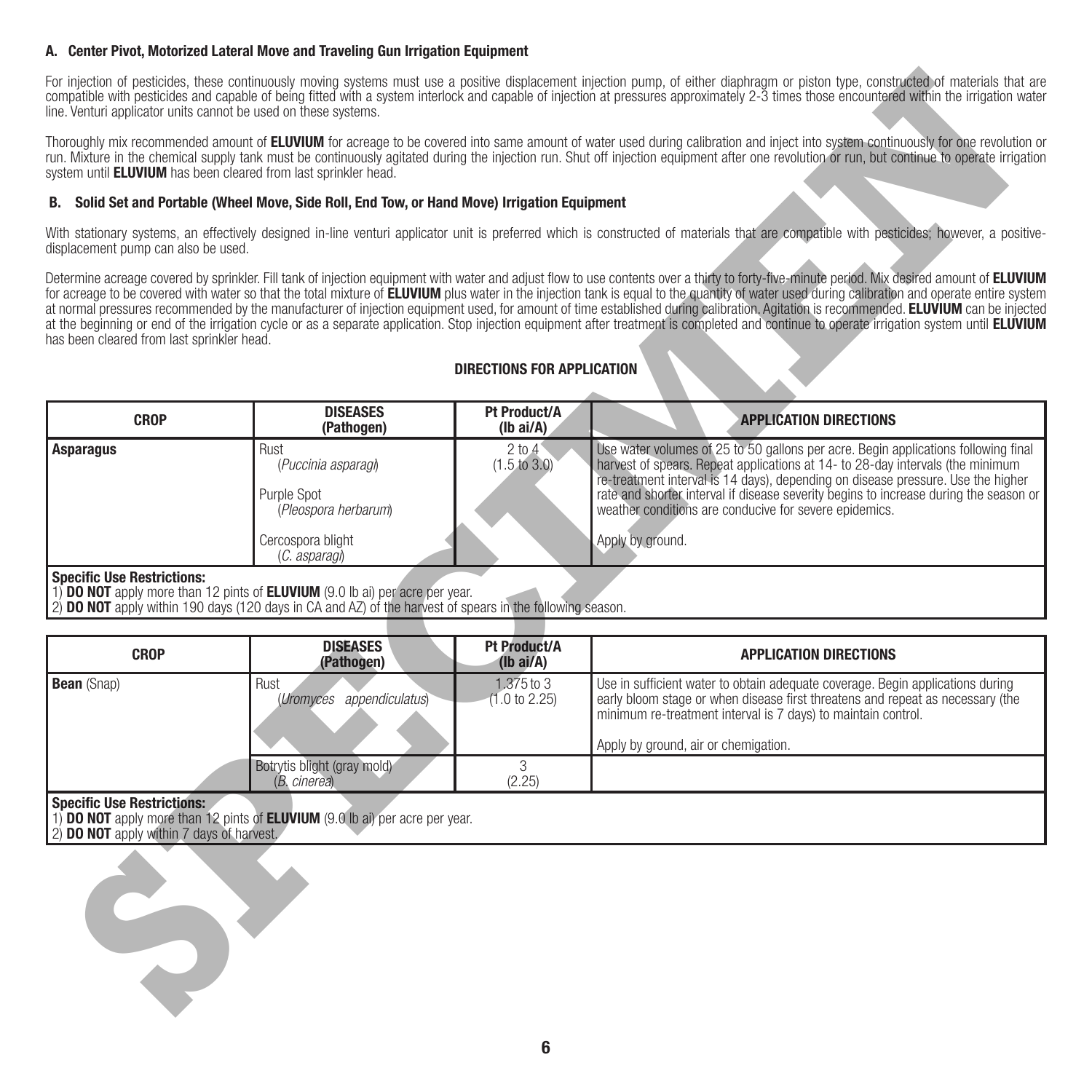| <b>CROP</b>                                                                                                                                                                                                                                                                                                                                                                                                                                                                                                         | <b>DISEASES</b><br>(Pathogen)                                                                                                                                                                                                                                                                                  | Pt Product/A<br>$(Ib\text{ ai/A})$     | <b>APPLICATION DIRECTIONS</b>                                                                                                                                                                                                                                                                                                                                                                                                                                                                                                                                                                                                             |
|---------------------------------------------------------------------------------------------------------------------------------------------------------------------------------------------------------------------------------------------------------------------------------------------------------------------------------------------------------------------------------------------------------------------------------------------------------------------------------------------------------------------|----------------------------------------------------------------------------------------------------------------------------------------------------------------------------------------------------------------------------------------------------------------------------------------------------------------|----------------------------------------|-------------------------------------------------------------------------------------------------------------------------------------------------------------------------------------------------------------------------------------------------------------------------------------------------------------------------------------------------------------------------------------------------------------------------------------------------------------------------------------------------------------------------------------------------------------------------------------------------------------------------------------------|
| <b>Beans (Drv)</b><br><i>(except</i><br>soybeans)<br>bean, adzuki<br>bean, broad<br>bean, drv<br>bean, lablab<br>bean, navv<br>bean, kidney<br>bean, lima<br>bean, moth<br>bean, mung<br>bean, pink<br>bean, pinto<br>bean, tepary<br>bean, urd<br>bean, yardlong<br>catjang<br>chickpea<br>(garbanzo)<br>cowpea<br>lupin, grain<br>lupin<br>bean, rice<br>bean, runner<br>bean, jackbean<br>pea, blackeyed<br>pea, southern<br><b>Specific Use Restrictions:</b><br>2) DO NOT apply within 14 days before harvest. | Rust<br>(Uromyces<br>appendiculatus)<br>Anthracnose<br>(Colletotrichum<br><i>lindemuthianum</i><br>Downy mildew<br>(Phytophthora<br>nicotianae<br>Cercospora leaf blotch<br>(C. cruenta)<br>Ascochtvta blight<br>(A. phaseolorum)<br>1) DO NOT apply more than 8 pints of ELUVIUM (6 lb ai) per acre per year. | 1.375 to 2<br>(1.0 to 1.5)             | Use in sufficient water to obtain adequate coverage. Begin applications at first<br>onset of disease, which may occur as early as 2 to 4 weeks before flowering.<br>Repeat applications at 7- to 10- day intervals (the minimum re-treatment interval<br>is 7 days). For use only on beans to be harvested dry with pods removed.<br>Apply by ground, air or chemigation.                                                                                                                                                                                                                                                                 |
|                                                                                                                                                                                                                                                                                                                                                                                                                                                                                                                     |                                                                                                                                                                                                                                                                                                                |                                        |                                                                                                                                                                                                                                                                                                                                                                                                                                                                                                                                                                                                                                           |
| <b>CROP</b>                                                                                                                                                                                                                                                                                                                                                                                                                                                                                                         | <b>DISEASES</b><br>(Pathogen)                                                                                                                                                                                                                                                                                  | Pt Product/A<br>$(Ib\text{ ai/A})$     | <b>APPLICATION DIRECTIONS</b>                                                                                                                                                                                                                                                                                                                                                                                                                                                                                                                                                                                                             |
| <b>Blueberries</b>                                                                                                                                                                                                                                                                                                                                                                                                                                                                                                  | Suppression:<br>Anthracnose (ripe rot)<br>(C, gloeosporoides)<br>Mummy berry<br>(M. vaccin/icorymbosi)                                                                                                                                                                                                         | $3$ to $4$<br>$(2.25 \text{ to } 3.0)$ | <b>ELUVIUM</b> should be integrated into an overall disease management strategy<br>which includes alternation with a fungicide with a different mode of action.<br>Diseases may only be suppressed and russetting may occur under heavy disease<br>pressure or unfavorable environmental conditions.<br>Apply in sufficient water to obtain adequate coverage, normally 20 to 100 gallons<br>per acre. Begin applications at budbreak (green tip) and repeat at 10-day intervals<br>through early bloom (the minimum re-treatment interval is 10 days.). Under heavy<br>disease pressure, use the higher rate.<br>Apply by ground or air. |
|                                                                                                                                                                                                                                                                                                                                                                                                                                                                                                                     | Septoria leaf spot<br>(Septoria albopunctata)<br>Rust<br>(Pucciniastrum vaccinii)                                                                                                                                                                                                                              | 3 to 4<br>$(2.25 \text{ to } 3.0)$     | Foliar Use After Harvest (after all berries are<br>harvested): To maintain healthy leaves for the following season, apply in sufficient<br>water to obtain adequate coverage (normally 20 to 100 gallons per acre). Repeat<br>at 10- to 14-day intervals (the minimum re-treatment interval is 10 days).<br>Apply by ground or air.                                                                                                                                                                                                                                                                                                       |
| <b>Specific Use Restrictions:</b>                                                                                                                                                                                                                                                                                                                                                                                                                                                                                   | 1) DO NOT apply more than 12 pints of <b>ELUVIUM</b> (9.0 lb ai) per acre per year.<br>2) DO NOT apply after full bloom (except for foliar use after harvest) or within 42 days of harvest.                                                                                                                    |                                        |                                                                                                                                                                                                                                                                                                                                                                                                                                                                                                                                                                                                                                           |
|                                                                                                                                                                                                                                                                                                                                                                                                                                                                                                                     |                                                                                                                                                                                                                                                                                                                |                                        |                                                                                                                                                                                                                                                                                                                                                                                                                                                                                                                                                                                                                                           |

| <b>CROP</b>                       | <b>DISEASES</b><br>(Pathogen)                                                                          | <b>Pt Product/A</b><br>$(Ib\text{ ai/A})$ | <b>APPLICATION DIRECTIONS</b>                                                                                                                                                                                                                                                                                                                                                                                                                                                                                                                                                                                                             |
|-----------------------------------|--------------------------------------------------------------------------------------------------------|-------------------------------------------|-------------------------------------------------------------------------------------------------------------------------------------------------------------------------------------------------------------------------------------------------------------------------------------------------------------------------------------------------------------------------------------------------------------------------------------------------------------------------------------------------------------------------------------------------------------------------------------------------------------------------------------------|
| <b>Blueberries</b>                | Suppression:<br>Anthracnose (ripe rot)<br>(C, gloeosporoides)<br>Mummy berry<br>(M. vaccin/icorymbosi) | $3$ to $4$<br>$(2.25 \text{ to } 3.0)$    | <b>ELUVIUM</b> should be integrated into an overall disease management strategy<br>which includes alternation with a fungicide with a different mode of action.<br>Diseases may only be suppressed and russetting may occur under heavy disease<br>pressure or unfavorable environmental conditions.<br>Apply in sufficient water to obtain adequate coverage, normally 20 to 100 gallons<br>per acre. Begin applications at budbreak (green tip) and repeat at 10-day intervals<br>through early bloom (the minimum re-treatment interval is 10 days.). Under heavy<br>disease pressure, use the higher rate.<br>Apply by ground or air. |
| <b>Specific Use Restrictions:</b> | Septoria leaf spot<br>(Septoria albopunctata)<br>Rust<br>(Pucciniastrum vaccinii)                      | $3$ to $4$<br>$(2.25 \text{ to } 3.0)$    | Foliar Use After Harvest (after all berries are<br>harvested): To maintain healthy leaves for the following season, apply in sufficient<br>water to obtain adequate coverage (normally 20 to 100 gallons per acre). Repeat<br>at 10- to 14-day intervals (the minimum re-treatment interval is 10 days).<br>Apply by ground or air.                                                                                                                                                                                                                                                                                                       |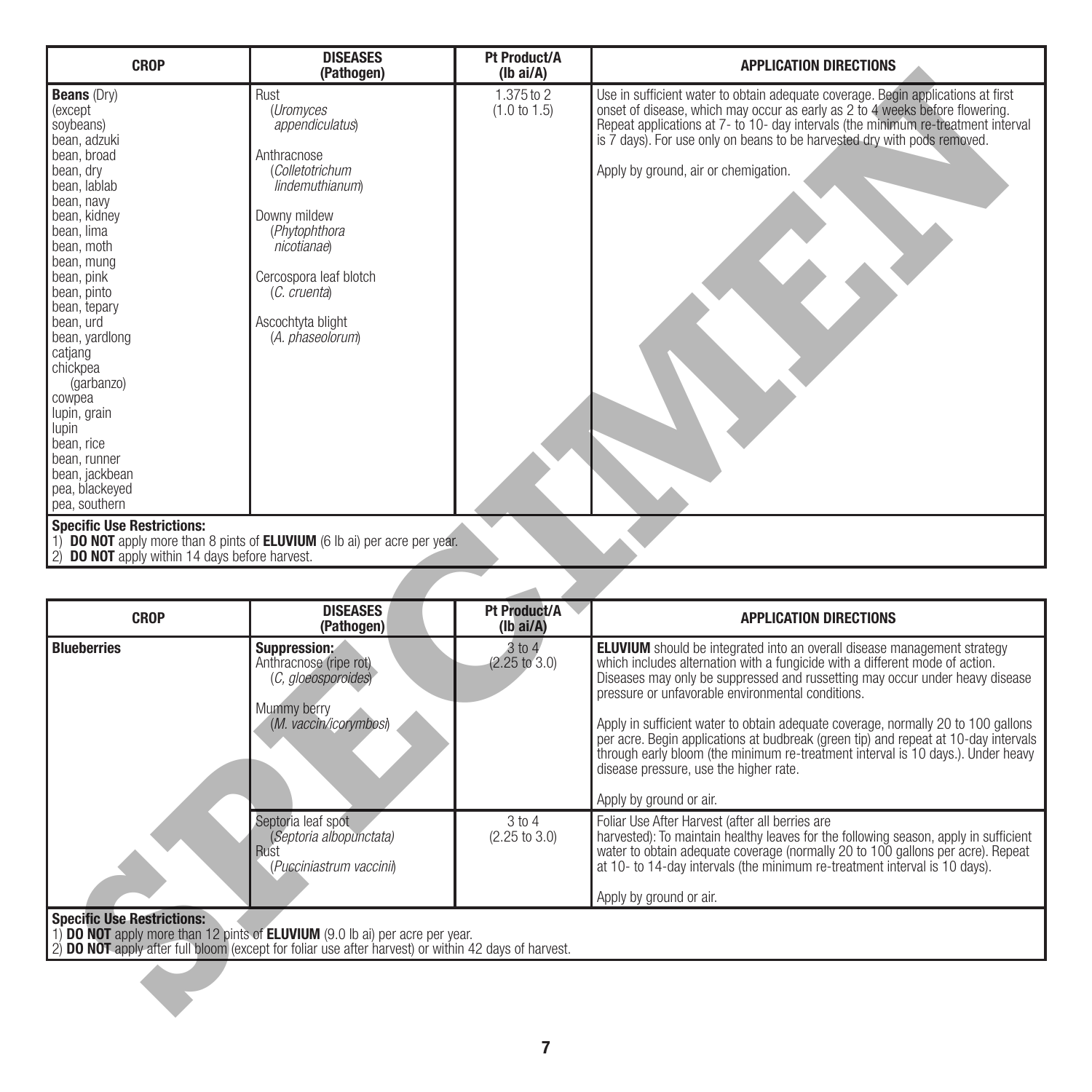| <b>CROP</b>                                                                                                                                                                                                                                               | <b>DISEASES</b><br>(Pathogen)                                                                                                                                                          | Pt Product/A<br>$(Ib\text{ ai/A})$                              | <b>APPLICATION DIRECTIONS</b>                                                                                                                                                                                                                                                                                                                                   |
|-----------------------------------------------------------------------------------------------------------------------------------------------------------------------------------------------------------------------------------------------------------|----------------------------------------------------------------------------------------------------------------------------------------------------------------------------------------|-----------------------------------------------------------------|-----------------------------------------------------------------------------------------------------------------------------------------------------------------------------------------------------------------------------------------------------------------------------------------------------------------------------------------------------------------|
| Brassica,<br><b>Head and</b><br><b>Stem</b><br>Broccoli<br>Broccoli,<br>Chinese<br><b>Brussels</b><br>Sprouts<br>Cabbage<br>Chinese<br>(tight-headed<br>varieties only)<br>Cabbage,<br>Chinese<br>(napa)<br>Cabbage,<br>Chinese<br>Mustard<br>Cauliflower | Alternaria leaf spot<br>(Alternaria spp.)<br>Downy mildew<br>(Peronospora parasitica)                                                                                                  | 1.5<br>(1.125)                                                  | Use in sufficient water to obtain adequate coverage. Begin applications after<br>transplants are set in field, or shortly after emergence of field seeded crop, or<br>when conditions favor disease development. Repeat at 7- to 10-day intervals (the<br>minimum re-treatment interval is 7 days) to maintain control.<br>Apply by ground, air or chemigation. |
| Cavalo<br>Broccolo<br>Kohlrabi                                                                                                                                                                                                                            | Ring spot (California only)                                                                                                                                                            | $\overline{2}$<br>(1.5)                                         | For field-seeded Brussels sprouts, begin applications at time of early sprout de-<br>velopment or when conditions favor disease development. Repeat at 7- to 10-day<br>intervals (the minimum retreatment interval is 7 days) to maintain control.                                                                                                              |
| <b>Specific Use Restrictions:</b><br>2) DO NOT apply within 7 days of harvest.                                                                                                                                                                            | 1) DO NOT apply more than 11.7 pints of ELUVIUM (8.8 lb ai) per acre per year.                                                                                                         |                                                                 |                                                                                                                                                                                                                                                                                                                                                                 |
| <b>CROP</b>                                                                                                                                                                                                                                               | <b>DISEASES</b>                                                                                                                                                                        | Pt Product/A                                                    | <b>APPLICATION DIRECTIONS</b>                                                                                                                                                                                                                                                                                                                                   |
| Carrot<br><b>Specific Use Restrictions:</b>                                                                                                                                                                                                               | (Pathogen)<br>Alternaria leaf blight<br>(A. dauch<br>Cercospora leaf spot<br>(C. carotae)<br>1) <b>DO NOT</b> apply more than 20 pints of <b>ELUVIUM</b> (15 lb ai) per acre per year. | $(Ib\text{ ai/A})$<br>$1.5$ to $2$<br>$(1.125 \text{ to } 1.5)$ | Use in sufficient water to obtain adequate coverage. Start applications when<br>disease threatens and repeat at 7- to 10-day intervals (the minimum re-treatment<br>interval is 7 days) to maintain control.<br>Apply by ground, air or chemigation.                                                                                                            |
| 2) <b>ELUVIUM</b> may be applied the day of harvest.                                                                                                                                                                                                      |                                                                                                                                                                                        |                                                                 |                                                                                                                                                                                                                                                                                                                                                                 |

| <b>CROP</b>                       | <b>DISEASES</b><br>(Pathogen)                                               | Pt Product/A<br>$(Ib\text{ ai/A})$         | <b>APPLICATION DIRECTIONS</b>                                                                                                                                                                                                                         |
|-----------------------------------|-----------------------------------------------------------------------------|--------------------------------------------|-------------------------------------------------------------------------------------------------------------------------------------------------------------------------------------------------------------------------------------------------------|
| Carrot                            | Alternaria leaf blight<br>(A. dauch<br>Cercospora leaf spot<br>(C. carotae) | $1.5$ to $23$<br>$(1.125 \text{ to } 1.5)$ | Use in sufficient water to obtain adequate coverage. Start applications when<br>disease threatens and repeat at 7- to 10-day intervals (the minimum re-treatment<br>linterval is 7 days) to maintain control.<br>Apply by ground, air or chemigation. |
| <b>Specific Use Restrictions:</b> |                                                                             |                                            |                                                                                                                                                                                                                                                       |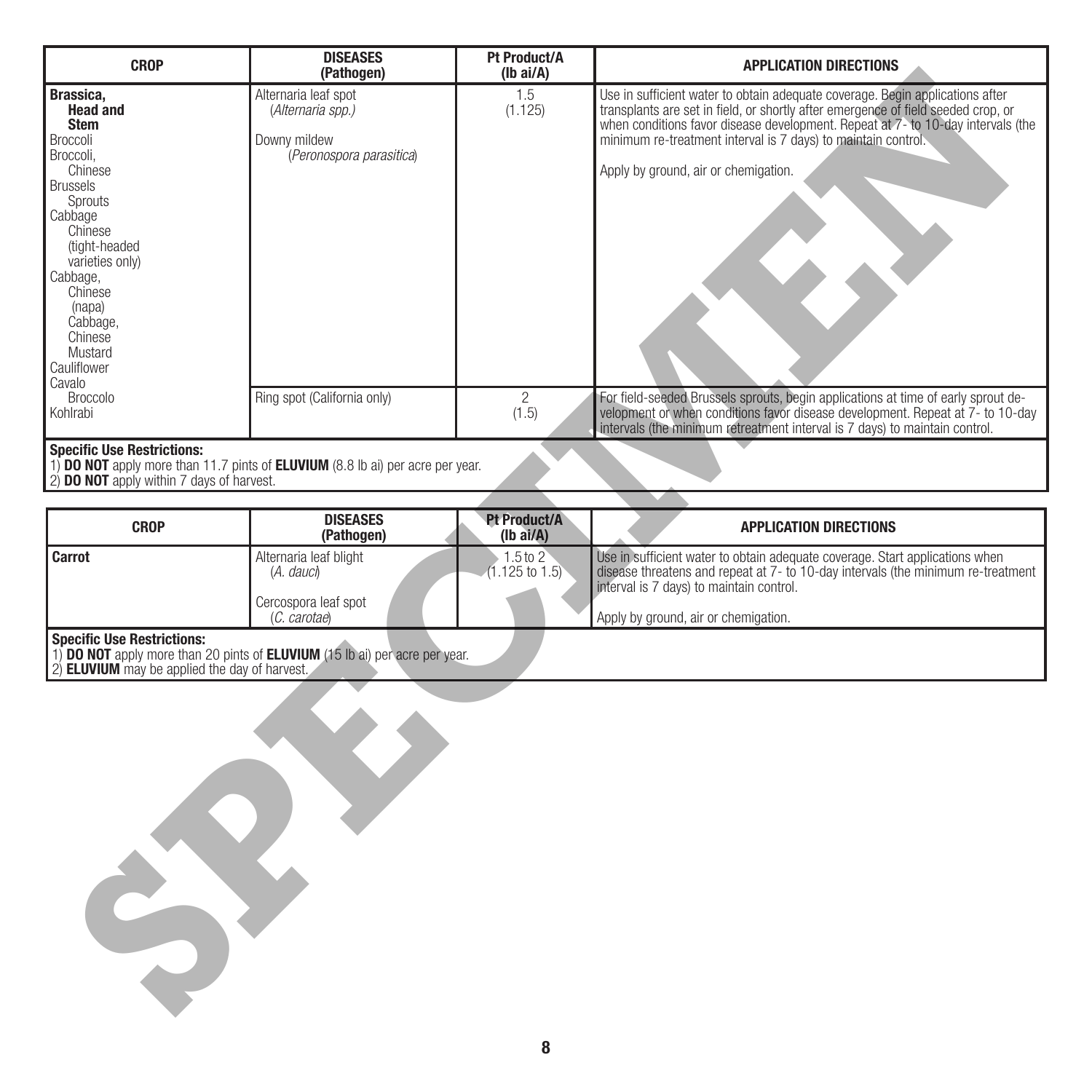| <b>CROP</b>                                                                                                                                                                                                                                                                                                                           | <b>DISEASES</b><br>(Pathogen)                                                             | Pt Product/A<br>$(Ib\text{ ai/A})$                       | <b>APPLICATION DIRECTIONS</b>                                                                                                                                                                                                                      |  |
|---------------------------------------------------------------------------------------------------------------------------------------------------------------------------------------------------------------------------------------------------------------------------------------------------------------------------------------|-------------------------------------------------------------------------------------------|----------------------------------------------------------|----------------------------------------------------------------------------------------------------------------------------------------------------------------------------------------------------------------------------------------------------|--|
| Celery                                                                                                                                                                                                                                                                                                                                | Basal stalk rot<br>(Rhizoctonia solani)                                                   | 2 to 3<br>(1.5 to 2.25)                                  | Use in sufficient water to obtain adequate coverage. Start applications when<br>transplants are set in the field and repeat at a 7-day interval as needed to<br>maintain control (the minimum retreatment interval is 7 days).                     |  |
|                                                                                                                                                                                                                                                                                                                                       | Early blight<br>(Cercospora apil)                                                         |                                                          | Apply by ground, air or chemigation.                                                                                                                                                                                                               |  |
|                                                                                                                                                                                                                                                                                                                                       | Late blight<br>(Septoria apicola)                                                         |                                                          |                                                                                                                                                                                                                                                    |  |
|                                                                                                                                                                                                                                                                                                                                       | <b>Suppression</b> (7 day schedule):<br>Pink rot<br>(Sclerotinia sclerotiorum)            | 3<br>(2.25)                                              |                                                                                                                                                                                                                                                    |  |
|                                                                                                                                                                                                                                                                                                                                       | Early blight<br>(Cercospora apily                                                         | $1.5$ to $2$<br>$(1.125 \text{ to } 1.5)$<br>per 100 gal | For celery seedbeds, apply in a spray volume of 125 gallons per acre twice weekly<br>or as needed to maintain control. Start applications shortly after crop emergence.<br>Use the higher rate under severe disease conditions.                    |  |
|                                                                                                                                                                                                                                                                                                                                       | Late blight<br>(Septofia apicola)                                                         |                                                          |                                                                                                                                                                                                                                                    |  |
| <b>Specific Use Restrictions:</b><br>2) DO NOT apply within 7 days of harvest.                                                                                                                                                                                                                                                        | 1) <b>DO NOT</b> apply more than 24 pints of <b>ELUVIUM</b> (18 lb ai) per acre per year. |                                                          |                                                                                                                                                                                                                                                    |  |
| <b>CROP</b>                                                                                                                                                                                                                                                                                                                           | <b>DISEASES</b><br>(Pathogen)                                                             | Pt Product/A<br>$(Ib\ ai/A)$                             | <b>APPLICATION DIRECTIONS</b>                                                                                                                                                                                                                      |  |
| Corn (sweet).<br>Corn (grown for seed)                                                                                                                                                                                                                                                                                                | Helminthosporium leaf<br><b>Blights</b>                                                   | $0.75$ to $2$<br>$(0.6 \text{ to } 1.5)$                 | Use in sufficient water to obtain adequate coverage. Begin applications when<br>conditions favor disease development and repeat at a 7-day interval as required<br>to maintain control (the minimum re-treatment interval is 7 days). Under severe |  |
|                                                                                                                                                                                                                                                                                                                                       | Rust<br>(Puccinia spp.)                                                                   |                                                          | disease conditions, use 11/2 to 2 pints of <b>ELUVIUM</b> per acre.<br>Apply by ground, air or chemigation.                                                                                                                                        |  |
| <b>Specific Use Restrictions:</b><br>1) DO NOT apply more than 12 pints of ELUVIUM (9 lb ai) per acre per year.<br>2) DO NOT apply within 14 days of harvest.<br>3) DO NOT apply to sweet corn to be processed.<br>4) DO NOT allow livestock to graze in treated fields.<br>5) DO NOT ensile treated corn or use as livestock forage. |                                                                                           |                                                          |                                                                                                                                                                                                                                                    |  |
| <b>CROP</b>                                                                                                                                                                                                                                                                                                                           | <b>DISEASES</b>                                                                           | Pt Product/A                                             |                                                                                                                                                                                                                                                    |  |
| Cranberry                                                                                                                                                                                                                                                                                                                             | (Pathogen)<br>Fruit rots                                                                  | $(Ib\text{ ai/A})$<br>4 to 6.5                           | <b>APPLICATION DIRECTIONS</b><br>Apply at early bloom and repeat at 10- to 14-day intervals (the minimum re-                                                                                                                                       |  |
|                                                                                                                                                                                                                                                                                                                                       | Lophodermium leaf/twig<br><b>blight</b>                                                   | (3.0 to 4.9)                                             | treatment interval is 10 days). Under severe disease conditions, use the 61/2 pint<br>per acre rate on a 10-day schedule.                                                                                                                          |  |
|                                                                                                                                                                                                                                                                                                                                       | (L hypophyllum)                                                                           |                                                          | Apply by ground, air or chemigation. When applying by chemigation, use 300<br>gallons of water per acre through solid set systems only.                                                                                                            |  |
|                                                                                                                                                                                                                                                                                                                                       | <b>Upright dieback</b><br>(Phomopsis vaccinii)                                            | 4 to 6.5<br>(3.0 to 4.9)                                 | Apply in sufficient water to obtain coverage of uprights and runners. Make the<br>first application before bloom, at the time shoots begin growth in the spring. Make<br>additional applications at 10- to 14-day intervals.                       |  |
|                                                                                                                                                                                                                                                                                                                                       |                                                                                           |                                                          | Apply by ground, air or chemigation. When applying by chemigation, use 300<br>gallons of water per acre through solid set systems only.                                                                                                            |  |
| <b>Specific Use Restrictions:</b><br>1) DO NOT apply more than 20 pints of ELUVIUM (15 lb al) per acre per year.<br>2) DO NOT apply within 50 days of harvest.<br>3) DO NOT apply to beds when flooded or allow release of irrigation water from beds for at least 3 days                                                             |                                                                                           |                                                          |                                                                                                                                                                                                                                                    |  |
|                                                                                                                                                                                                                                                                                                                                       |                                                                                           |                                                          |                                                                                                                                                                                                                                                    |  |

| <b>CROP</b>                                          | <b>DISEASES</b><br>(Pathogen)                                      | Pt Product/A<br>$(Ib\text{ ai/A})$       | <b>APPLICATION DIRECTIONS</b>                                                                                                                                                                                                                                                                                                                                   |
|------------------------------------------------------|--------------------------------------------------------------------|------------------------------------------|-----------------------------------------------------------------------------------------------------------------------------------------------------------------------------------------------------------------------------------------------------------------------------------------------------------------------------------------------------------------|
| <b>Corn</b> (sweet),<br><b>Corn</b> (grown for seed) | Helminthosporium leaf<br><b>Blights</b><br>Rust<br>(Puccinia spp.) | $0.75$ to $2$<br>$(0.6 \text{ to } 1.5)$ | Use in sufficient water to obtain adequate coverage. Begin applications when<br>conditions favor disease development and repeat at a 7-day interval as required<br>to maintain control (the minimum re-treatment interval is 7 days). Under severe<br>disease conditions, use 1% to 2 pints of <b>ELUVIUM</b> per acre.<br>Apply by ground, air or chemigation. |
| <b>Specific Use Restrictions:</b>                    |                                                                    |                                          |                                                                                                                                                                                                                                                                                                                                                                 |

| <b>CROP</b>      | <b>DISEASES</b><br>(Pathogen)                                      | Pt Product/A<br>$(Ib\text{ ai/A})$  | <b>APPLICATION DIRECTIONS</b>                                                                                                                                                                                                                                                                                                                                           |
|------------------|--------------------------------------------------------------------|-------------------------------------|-------------------------------------------------------------------------------------------------------------------------------------------------------------------------------------------------------------------------------------------------------------------------------------------------------------------------------------------------------------------------|
| <b>Cranberry</b> | Fruit rots<br>Lophodermium leaf/twig<br>blight.<br>(L hypophyllum) | 4 to 6.5<br>(3.0 to 4.9)            | Apply at early bloom and repeat at 10- to 14-day intervals (the minimum re-<br>treatment interval is 10 days). Under severe disease conditions, use the 61/2 pint<br>per acre rate on a 10-day schedule.<br>Apply by ground, air or chemigation. When applying by chemigation, use 300<br>gallons of water per acre through solid set systems only.                     |
|                  | <b>Upright dieback</b><br>(Phomopsis vaccinii)                     | 4 to 6.5<br>$(3.0 \text{ to } 4.9)$ | Apply in sufficient water to obtain coverage of uprights and runners. Make the<br>first application before bloom, at the time shoots begin growth in the spring. Make<br>additional applications at 10- to 14-day intervals.<br>Apply by ground, air or chemigation. When applying by chemigation, use 300<br>gallons of water per acre through solid set systems only. |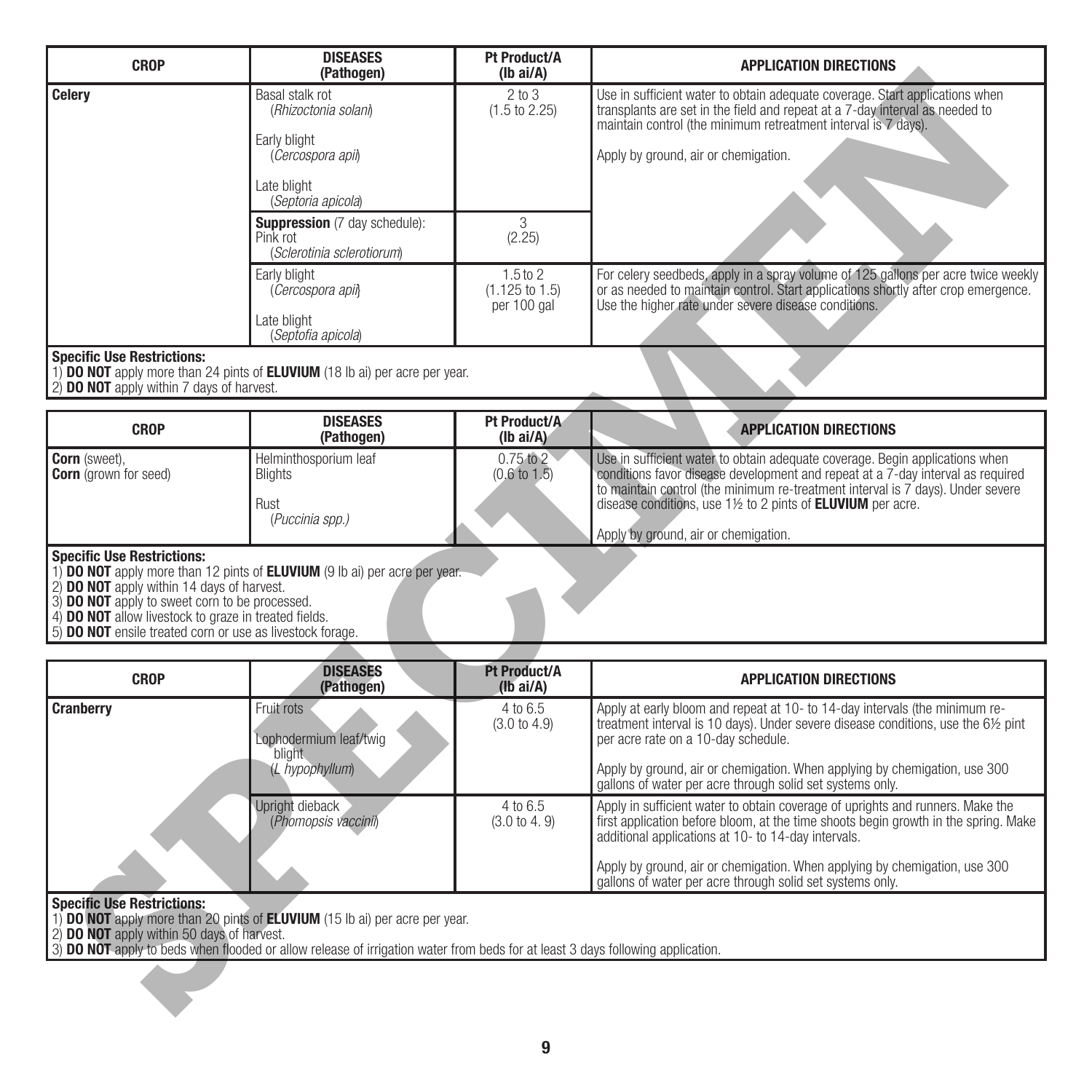| <b>CROP</b>                                                                                                                                                                                                                                                       | <b>DISEASES</b><br>(Pathogen)                                                                                                                                                                                                                                                                                                                                                                                                                                                                                                     | Pt Product/A<br>$(Ib\text{ ai/A})$                               | <b>APPLICATION DIRECTIONS</b>                                                                                                                                                                                                                                                                                                                                                                                                                                                                                                                                                                                                                                                                                                                                                                                                                                                                            |
|-------------------------------------------------------------------------------------------------------------------------------------------------------------------------------------------------------------------------------------------------------------------|-----------------------------------------------------------------------------------------------------------------------------------------------------------------------------------------------------------------------------------------------------------------------------------------------------------------------------------------------------------------------------------------------------------------------------------------------------------------------------------------------------------------------------------|------------------------------------------------------------------|----------------------------------------------------------------------------------------------------------------------------------------------------------------------------------------------------------------------------------------------------------------------------------------------------------------------------------------------------------------------------------------------------------------------------------------------------------------------------------------------------------------------------------------------------------------------------------------------------------------------------------------------------------------------------------------------------------------------------------------------------------------------------------------------------------------------------------------------------------------------------------------------------------|
| <b>Cucurbits</b><br>Cucumber<br>Cantaloupe<br>Honeydew melon<br>Muskmelon<br>Pumpkin<br>Squash<br>Watermelon<br>Zucchini<br>Includina<br>Cultivars and/or<br>hybrids of<br>these.<br>See additional<br>cucurbit crops below.<br><b>Specific Use Restrictions:</b> | Anthracnose<br>(Colletotrichum spp.)<br>Downy mildew<br>(Pseudoperonospora<br>cubensis<br>Target spot<br>(Corynespora<br>cassiicola)<br>Alternaria leaf blight<br>(A. cucumerina)<br>Alternaria leaf spot<br>(A. alternata)<br>Cercospora leaf spot<br>(C. citrullina)<br>Gummy stem blight/vine<br>decline<br>(Didymella bryoniae)<br>Powdery mildew<br>(Sphaerotheca only)<br>Scab<br>(Cladosporium<br>cucumerinum<br>Additional cucurbit crops: Chayote, Chinese waxgourd, Gourds, Momordica spp. (Bitter melon, Balsam apple) | 1.5 to 2<br>$(1.125 \text{ to } 1.5)$<br>2 to 3<br>(1.5 to 2.25) | Use in sufficient water to obtain adequate coverage. Begin applications when<br>plants are in first true leaf stage or when conditions are favorable for disease<br>development. Repeat applications at 7-day intervals (the minimum retreatment<br>interval is 7 days).<br>Note: Spraving mature watermelons may result in sunburn of the upper surface<br>of the fruit. DO NOT apply ELUVIUM to watermelons when any of the following<br>conditions are present:<br>1. Intense heat and sunlight<br>2. Drought conditions<br>3. Poor vine canopy<br>4. Other crop and environmental conditions which may be conducive to<br>increased natural sunburn<br>DO NOT combine ELUVIUM with anything except water for application to<br>watermelons unless your prior use has shown the combination to be noninjuries to<br>watermelons under your conditions of use.<br>Apply by ground, air or chemigation. |
| 2) <b>ELUVIUM</b> may be applied the day of harvest.                                                                                                                                                                                                              | 1) <b>DO NOT</b> apply more than 21 pints of <b>ELUVIUM</b> (15.75 lb ai) per acre per year.                                                                                                                                                                                                                                                                                                                                                                                                                                      |                                                                  |                                                                                                                                                                                                                                                                                                                                                                                                                                                                                                                                                                                                                                                                                                                                                                                                                                                                                                          |
| <b>CROP</b>                                                                                                                                                                                                                                                       | <b>DISEASES</b><br>(Pathogen)                                                                                                                                                                                                                                                                                                                                                                                                                                                                                                     | Pt Product/A<br>$(Ib\text{ ai/A})$                               | <b>APPLICATION DIRECTIONS</b>                                                                                                                                                                                                                                                                                                                                                                                                                                                                                                                                                                                                                                                                                                                                                                                                                                                                            |
| <b>Fruiting</b><br>Vegetables:<br><i>(except</i><br>tomato)<br>Eggplant<br>Groundcherry<br>Okra<br>Pepino<br>Pepper<br>(includes bell<br>pepper, chili<br>pepper,<br>cooking<br>pepper,<br>pimento, sweet<br>pepper)<br>Tomatillo                                 | Anthracnose<br>(Colletotrichum spp.)<br>Botrytis leaf mold<br>(Botrytis cinema)<br>Cercospora leaf spot<br>(Cercospora spp.)<br>Powdery mildew<br>(Leveillula taurica)                                                                                                                                                                                                                                                                                                                                                            | 1.5<br>(1.125)                                                   | Use in sufficient water to obtain adequate coverage. Begin applications as a<br>foliage, flower, and fruit spray when disease is expected. Repeat applications at<br>7- to 10-day intervals.<br>Apply by ground, air or chemigation.                                                                                                                                                                                                                                                                                                                                                                                                                                                                                                                                                                                                                                                                     |
| <b>Specific Use Restrictions:</b><br>2) DO NOT apply within 3 days of harvest (3-day PHI).                                                                                                                                                                        | 1) DO NOT apply more than 12 pints of ELUVIUM (9.0 lb ai) per acre per year.                                                                                                                                                                                                                                                                                                                                                                                                                                                      |                                                                  |                                                                                                                                                                                                                                                                                                                                                                                                                                                                                                                                                                                                                                                                                                                                                                                                                                                                                                          |

| 2) <b>ELUVIUM</b> may be applied the day of harvest. |
|------------------------------------------------------|
|------------------------------------------------------|

| <b>CROP</b>                                                                                                                                                                                                                             | <b>DISEASES</b><br>(Pathogen)                                                                                                                                          | <b>Pt Product/A</b><br>$(lb\text{ ai/A})$ | <b>APPLICATION DIRECTIONS</b>                                                                                                                                                                                                        |
|-----------------------------------------------------------------------------------------------------------------------------------------------------------------------------------------------------------------------------------------|------------------------------------------------------------------------------------------------------------------------------------------------------------------------|-------------------------------------------|--------------------------------------------------------------------------------------------------------------------------------------------------------------------------------------------------------------------------------------|
| <b>Fruiting</b><br><b>Vegetables:</b><br>except<br>tomato)<br>Eggplant<br>Groundcherry<br>Okra<br>Pepino<br>Pepper<br>(includes bell<br>pepper, chili<br>pepper,<br>cooking<br>pepper,<br>pimento, sweet<br>pepper)<br><b>Tomatillo</b> | Anthracnose<br>(Colletotrichum spp.)<br>Botrytis leaf mold<br>(Botrytis cinema)<br>Cercospora leaf spot<br>(Cercospora spp.)<br>Powdery mildew<br>(Leveillula taurica) | 1.5<br>(1.125)                            | Use in sufficient water to obtain adequate coverage. Begin applications as a<br>foliage, flower, and fruit spray when disease is expected. Repeat applications at<br>7- to 10-day intervals.<br>Apply by ground, air or chemigation. |
| <b>Specific Use Restrictions:</b><br>1) DO NOT apply more than 12 pints of <b>ELUVIUM</b> (9.0 lb ai) per acre per year.<br>2) DO NOT apply within 3 days of harvest (3-day PHI).                                                       |                                                                                                                                                                        |                                           |                                                                                                                                                                                                                                      |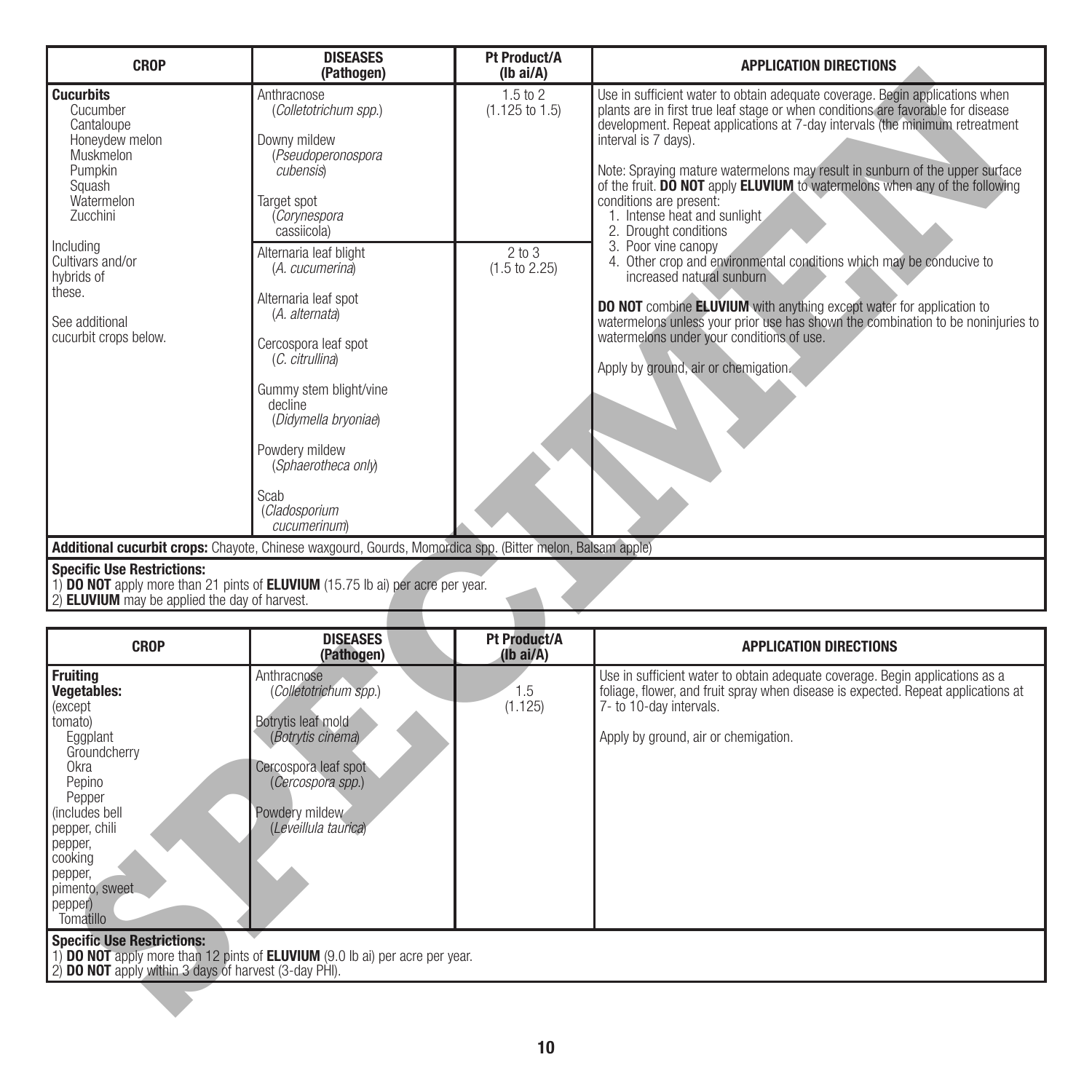| <b>CROP</b> | <b>DISEASES</b><br>(Pathogen)                                              | Pt Product/A<br>$(Ib\text{ ai/A})$ | <b>APPLICATION DIRECTIONS</b>                                                                                                                                                  |
|-------------|----------------------------------------------------------------------------|------------------------------------|--------------------------------------------------------------------------------------------------------------------------------------------------------------------------------|
| Ginsena     | Alternaria blight<br>(Alternaria panax)<br>Grav mold<br>(Botrytis cinerea) | (1.5)                              | Use in sufficient water to obtain adequate coverage. Begin applications when<br>disease first threatens, and repeat at 7- to 10-day intervals as disease pressure<br>warrants. |

|                                                                                                                                                                                                                                                                                                                                                               | (Pathogen)                                                                                                                                           | (lb ai/A)                          | <u>UMI IUN DINLUTIUI</u>                                                                                                                                                                                                                                                             |  |  |
|---------------------------------------------------------------------------------------------------------------------------------------------------------------------------------------------------------------------------------------------------------------------------------------------------------------------------------------------------------------|------------------------------------------------------------------------------------------------------------------------------------------------------|------------------------------------|--------------------------------------------------------------------------------------------------------------------------------------------------------------------------------------------------------------------------------------------------------------------------------------|--|--|
| Ginseng                                                                                                                                                                                                                                                                                                                                                       | Alternaria blight<br>(Alternaria panax)<br>Grav mold<br>(Botrytis cinerea)                                                                           | $\mathfrak{p}$<br>(1.5)            | Use in sufficient water to obtain adequate coverage. Begin applications when<br>disease first threatens, and repeat at 7- to 10-day intervals as disease pressure<br>warrants.                                                                                                       |  |  |
| <b>Specific Use Restrictions:</b>                                                                                                                                                                                                                                                                                                                             | 1) <b>DO NOT</b> apply more than 16 pints of <b>ELUVIUM</b> (12 lb ai) per acre per year.<br>2) DO NOT apply within 14 days of harvest (14-day PHI). |                                    |                                                                                                                                                                                                                                                                                      |  |  |
|                                                                                                                                                                                                                                                                                                                                                               |                                                                                                                                                      |                                    |                                                                                                                                                                                                                                                                                      |  |  |
| <b>CROP</b>                                                                                                                                                                                                                                                                                                                                                   | <b>DISEASES</b><br>(Pathogen)                                                                                                                        | Pt Product/A<br>$(Ib\text{ ai/A})$ | <b>APPLICATION DIRECTIONS</b>                                                                                                                                                                                                                                                        |  |  |
| Grasses<br>Grown for<br>Seed                                                                                                                                                                                                                                                                                                                                  | <b>Bipolaris and Drechslera</b><br>leaf spots<br>Glume blotch                                                                                        | 1 to 1.5<br>(0.75 to<br>1.125      | Use in sufficient water to obtain adequate coverage. Begin applications during<br>stem elongation when conditions favor disease development. Re-apply at flag<br>(top) leaf emergence and repeat applications at 14-day intervals (the minimum<br>re-treatment interval is 14 days). |  |  |
|                                                                                                                                                                                                                                                                                                                                                               | Leaf rust<br>Septoria leaf spot                                                                                                                      |                                    | Apply by ground, air or chemigation.                                                                                                                                                                                                                                                 |  |  |
|                                                                                                                                                                                                                                                                                                                                                               | Stem rust                                                                                                                                            |                                    |                                                                                                                                                                                                                                                                                      |  |  |
|                                                                                                                                                                                                                                                                                                                                                               | Stripe rust                                                                                                                                          |                                    |                                                                                                                                                                                                                                                                                      |  |  |
|                                                                                                                                                                                                                                                                                                                                                               | Selenophoma<br>(eyespot)                                                                                                                             | 1 to 2<br>$(0.75 \text{ to } 1.5)$ |                                                                                                                                                                                                                                                                                      |  |  |
| <b>Specific Use Restrictions:</b><br>1) <b>DO NOT</b> apply more than 6 pints of <b>ELUVIUM</b> (4.5 lb ai) per acre per year.<br>2) <b>DO NOT</b> apply within 14 days of harvest.<br>3) <b>DO NOT</b> allow livestock to graze in treated areas or feed hay produced before harvest.<br>4) Feeding of treated plant parts after harvest of seed is allowed. |                                                                                                                                                      |                                    |                                                                                                                                                                                                                                                                                      |  |  |
|                                                                                                                                                                                                                                                                                                                                                               |                                                                                                                                                      |                                    |                                                                                                                                                                                                                                                                                      |  |  |
| <b>CROP</b>                                                                                                                                                                                                                                                                                                                                                   | <b>DISEASES</b><br>(Pathogen)                                                                                                                        | Pt Product/A<br>$(lb\text{ ai/A})$ | <b>APPLICATION DIRECTIONS</b>                                                                                                                                                                                                                                                        |  |  |
| Horseradish                                                                                                                                                                                                                                                                                                                                                   | Ramularia stem and leaf<br>spot<br>(Ramularia armoraciae)                                                                                            | 3<br>(2.25)                        | Use in sufficient water to obtain adequate coverage. Begin applications when<br>disease first threatens, and repeat at 7- to 10-day intervals as disease pressure<br>warrants.                                                                                                       |  |  |
| <b>Specific Use Restrictions:</b>                                                                                                                                                                                                                                                                                                                             | 1) <b>DO NOT</b> apply more than 24 pints of <b>ELUVIUM</b> (18 lb ai) per acre per year.                                                            |                                    |                                                                                                                                                                                                                                                                                      |  |  |
| <b>CROP</b>                                                                                                                                                                                                                                                                                                                                                   | <b>DISEASES</b><br>(Pathogen)                                                                                                                        | Pt Product/A<br>$(Ib\text{ ai/A})$ | <b>APPLICATION DIRECTIONS</b>                                                                                                                                                                                                                                                        |  |  |
| 2) DO NOT apply within 14 days of harvest (14-day PHI).<br><b>Lupine and</b><br>Lentil                                                                                                                                                                                                                                                                        | Anthracnose<br>(Colletotrichum<br>gloeosporioides)                                                                                                   | 1 to 1.5<br>$(0.75$ to<br>1.125    | Use in sufficient water to obtain adequate coverage. Begin applications when<br>disease first threatens, and repeat at 7- to 10-day intervals as disease pressure<br>warrants.                                                                                                       |  |  |
|                                                                                                                                                                                                                                                                                                                                                               | Ascochyta<br>(Ascochyta pisi)                                                                                                                        |                                    |                                                                                                                                                                                                                                                                                      |  |  |
| <b>Specific Use Restrictions:</b>                                                                                                                                                                                                                                                                                                                             | 1) DO NOT apply more than 8 pints of ELUVIUM (6 lb ai) per acre per year.<br>2) DO NOT apply within 14 days of harvest (14-day PHI).                 |                                    |                                                                                                                                                                                                                                                                                      |  |  |

| CROP               | <b>DISEASES</b><br>(Pathogen)                                | Pt Product/A<br>$(Ib\text{ ai/A})$ | <b>APPLICATION DIRECTIONS</b>                                                                                                                                                  |
|--------------------|--------------------------------------------------------------|------------------------------------|--------------------------------------------------------------------------------------------------------------------------------------------------------------------------------|
| <b>Horseradish</b> | l Ramularia stem and leafl<br>spot<br>(Ramularia armoraciae) | (2.25)                             | Use in sufficient water to obtain adequate coverage. Begin applications when<br>disease first threatens, and repeat at 7- to 10-day intervals as disease pressure<br>warrants. |

## Specific Use Restrictions:

| <b>CROP</b>                 | <b>DISEASES</b><br>(Pathogen)                                                       | Pt Product/A<br>$(Ib\text{ ai/A})$ | <b>APPLICATION DIRECTIONS</b>                                                                                                                                                  |  |  |
|-----------------------------|-------------------------------------------------------------------------------------|------------------------------------|--------------------------------------------------------------------------------------------------------------------------------------------------------------------------------|--|--|
| <b>Lupine and</b><br>Lentil | Anthracnose<br>(Colletotrichum<br>aloeosporioides)<br>Ascochyta<br>(Ascochyta pisi) | 1 to 1.5<br>$(0.75)$ to<br>1.125   | Use in sufficient water to obtain adequate coverage. Begin applications when<br>disease first threatens, and repeat at 7- to 10-day intervals as disease pressure<br>warrants. |  |  |
| Specific Use Restrictions:  | 1) DO NOT apply more than 8 pints of FLINILIM (6 lb ai) per acre per year           |                                    |                                                                                                                                                                                |  |  |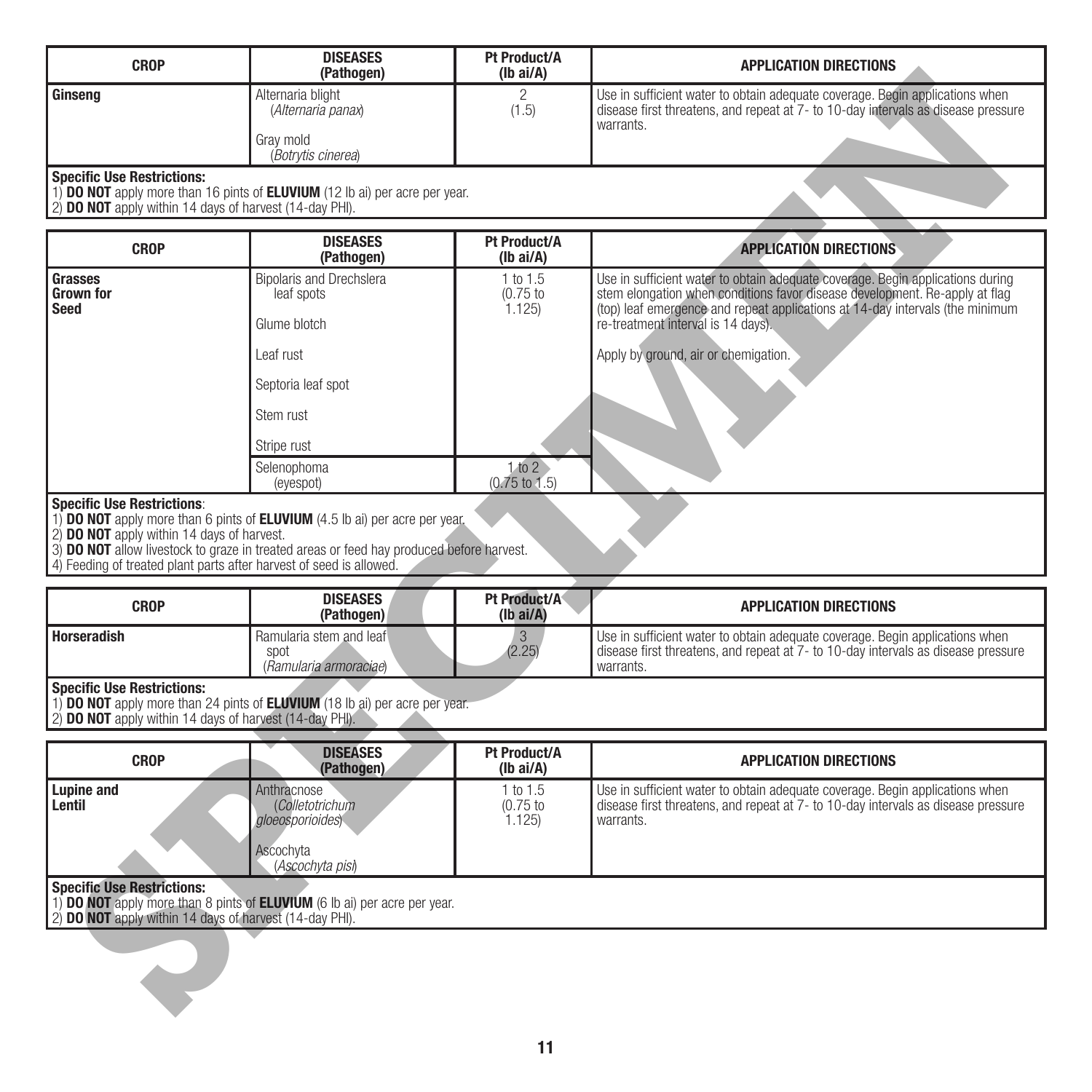| <b>CROP</b>                                                                     | <b>DISEASES</b><br>(Pathogen)                                                                                                                                                              | Pt Product/A<br>$(lb\text{ ai/A})$                | <b>APPLICATION DIRECTIONS</b>                                                                                                                                                                                                                                                                                                                                                         |  |  |
|---------------------------------------------------------------------------------|--------------------------------------------------------------------------------------------------------------------------------------------------------------------------------------------|---------------------------------------------------|---------------------------------------------------------------------------------------------------------------------------------------------------------------------------------------------------------------------------------------------------------------------------------------------------------------------------------------------------------------------------------------|--|--|
| <b>Mango</b>                                                                    | Anthracnose<br>(Colletotrichum spp.)                                                                                                                                                       | 2 to 3.5<br>(1.5 to 2.6)                          | Use a water volume of 20 to 300 gallons per acre. Begin applications at early bloom<br>and repeat on a 7- to 14-day interval until early fruit development. Begin the season<br>with the 2-pint rate on a 14-day interval (the minimum re-treatment interval is 7<br>days). If disease pressure is severe, use the higher rate and shorter interval.                                  |  |  |
|                                                                                 |                                                                                                                                                                                            |                                                   | Use during bloom and fruit set up until fruit reach one-inch diameter. May cause<br>spotting on fruit larger than one inch in diameter.                                                                                                                                                                                                                                               |  |  |
|                                                                                 |                                                                                                                                                                                            |                                                   | Apply by ground or air.                                                                                                                                                                                                                                                                                                                                                               |  |  |
| <b>Specific Use Restrictions:</b><br>2) DO NOT apply within 21 days of harvest. | 1) <b>DO NOT</b> apply more than 32 pints of <b>ELUVIUM</b> (24 lb ai) per acre per year.                                                                                                  |                                                   |                                                                                                                                                                                                                                                                                                                                                                                       |  |  |
|                                                                                 | <b>DISEASES</b>                                                                                                                                                                            | Pt Product/A                                      |                                                                                                                                                                                                                                                                                                                                                                                       |  |  |
| <b>CROP</b>                                                                     | (Pathogen)                                                                                                                                                                                 | $(Ib\text{ ai/A})$                                | <b>APPLICATION DIRECTIONS</b>                                                                                                                                                                                                                                                                                                                                                         |  |  |
| Mint<br>Indiana.<br>Michigan and<br>Wisconsin<br>only)                          | Rust<br>(Puccinia menthae)<br>Septoria leaf spot<br>(S. menthae)                                                                                                                           | 1.375(1.0)                                        | Use in sufficient water to obtain adequate coverage, normally 20 to 150 gallons<br>per acre for dilute sprays and 5 to 10 gallons per acre for concentrate ground and<br>aircraft applications. Begin applications when emerging plants are 4 to 8 inches<br>high. Repeat applications at 7- to 10-day intervals to maintain control (the minimum<br>retreatment interval is 7 days). |  |  |
| <b>Specific Use Restrictions:</b><br>2) DO NOT apply within 80 days of harvest. | 1) <b>DO NOT</b> apply more than 4 pints of <b>ELUVIUM</b> (3 lb ai) per acre per year.<br>3) DO NOT feed fresh or extracted mint hay from treated fields to livestock.                    |                                                   |                                                                                                                                                                                                                                                                                                                                                                                       |  |  |
|                                                                                 |                                                                                                                                                                                            |                                                   |                                                                                                                                                                                                                                                                                                                                                                                       |  |  |
| <b>CROP</b>                                                                     | <b>DISEASES</b><br>(Pathogen)                                                                                                                                                              | FI 0z Product/1000<br>sa ft<br>(Ib ai/1000 sq ft) | <b>APPLICATION DIRECTIONS</b>                                                                                                                                                                                                                                                                                                                                                         |  |  |
| <b>Mushrooms</b>                                                                | Verticillium brown spot and<br>dry bubble                                                                                                                                                  | 2.75 to 5.5 fl<br>07<br>$(0.13 - 0.26)$           | Apply as a drench to the mushroom bed surface in at least 12.5 gallons of water per<br>1000 sq ft of mushroom bed. Make two applications as follows:<br>• First application - apply 5.5 fl oz of ELUVIUM within two days of top-dressing the<br>spawn colonized mushroom compost with a casing layer.<br>· Second application - apply 2.75 fl oz of ELUVIUM at pinning.               |  |  |
| <b>Specific Use Restrictions:</b>                                               | 1) Make no more than two applications per cropping cycle.<br>2) DO NOT apply more than 8.25 fl oz of <b>ELUVIUM</b> per cropping cycle.<br>3) DO NOT apply within 5 days of first harvest. |                                                   |                                                                                                                                                                                                                                                                                                                                                                                       |  |  |
|                                                                                 |                                                                                                                                                                                            |                                                   |                                                                                                                                                                                                                                                                                                                                                                                       |  |  |

| <b>CROP</b>                                                           | <b>DISEASES</b><br>(Pathogen)                                    | Pt Product/A<br>$(Ib\text{ ai/A})$ | <b>APPLICATION DIRECTIONS</b>                                                                                                                                                                                                                                                                                                                                                          |
|-----------------------------------------------------------------------|------------------------------------------------------------------|------------------------------------|----------------------------------------------------------------------------------------------------------------------------------------------------------------------------------------------------------------------------------------------------------------------------------------------------------------------------------------------------------------------------------------|
| <b>Mint</b><br>(Indiana,<br>Michigan and<br><b>Wisconsin</b><br>only) | Rust<br>(Puccinia menthae)<br>Septoria leaf spot<br>(S. menthae) | 1.375(1.0)                         | Use in sufficient water to obtain adequate coverage, normally 20 to 150 gallons<br>per acre for dilute sprays and 5 to 10 gallons per acre for concentrate ground and<br>aircraft applications. Begin applications when emerging plants are 4 to 8 inches<br>Lhigh, Repeat applications at 7- to 10-day intervals to maintain control (the minimum<br>retreatment interval is 7 days). |
| Canaifia Ilaa Daabiationau                                            |                                                                  |                                    |                                                                                                                                                                                                                                                                                                                                                                                        |

| <b>CROP</b>                | <b>DISEASES</b><br>(Pathogen)                           | FI 0z Product/1000<br>sq ft<br>(Ib ai/1000 sq ft) | <b>APPLICATION DIRECTIONS</b>                                                                                                                                                                                                                                                                                                                                                          |  |  |
|----------------------------|---------------------------------------------------------|---------------------------------------------------|----------------------------------------------------------------------------------------------------------------------------------------------------------------------------------------------------------------------------------------------------------------------------------------------------------------------------------------------------------------------------------------|--|--|
| <b>Mushrooms</b>           | Verticillium brown spot and<br>dry bubble               | 2.75 to 5.5 fl<br>$(0.13 - 0.26)$                 | Apply as a drench to the mushroom bed surface in at least 12.5 gallons of water per<br>1000 sq ft of mushroom bed. Make two applications as follows:<br>$\triangleright$ First application - apply 5.5 fl oz of ELUVIUM within two days of top-dressing the<br>spawn colonized mushroom compost with a casing layer.<br>• Second application - apply 2.75 fl oz of ELUVIUM at pinning. |  |  |
| Specific Use Restrictions: | 1) Make no more than two annications per cropping cycle |                                                   |                                                                                                                                                                                                                                                                                                                                                                                        |  |  |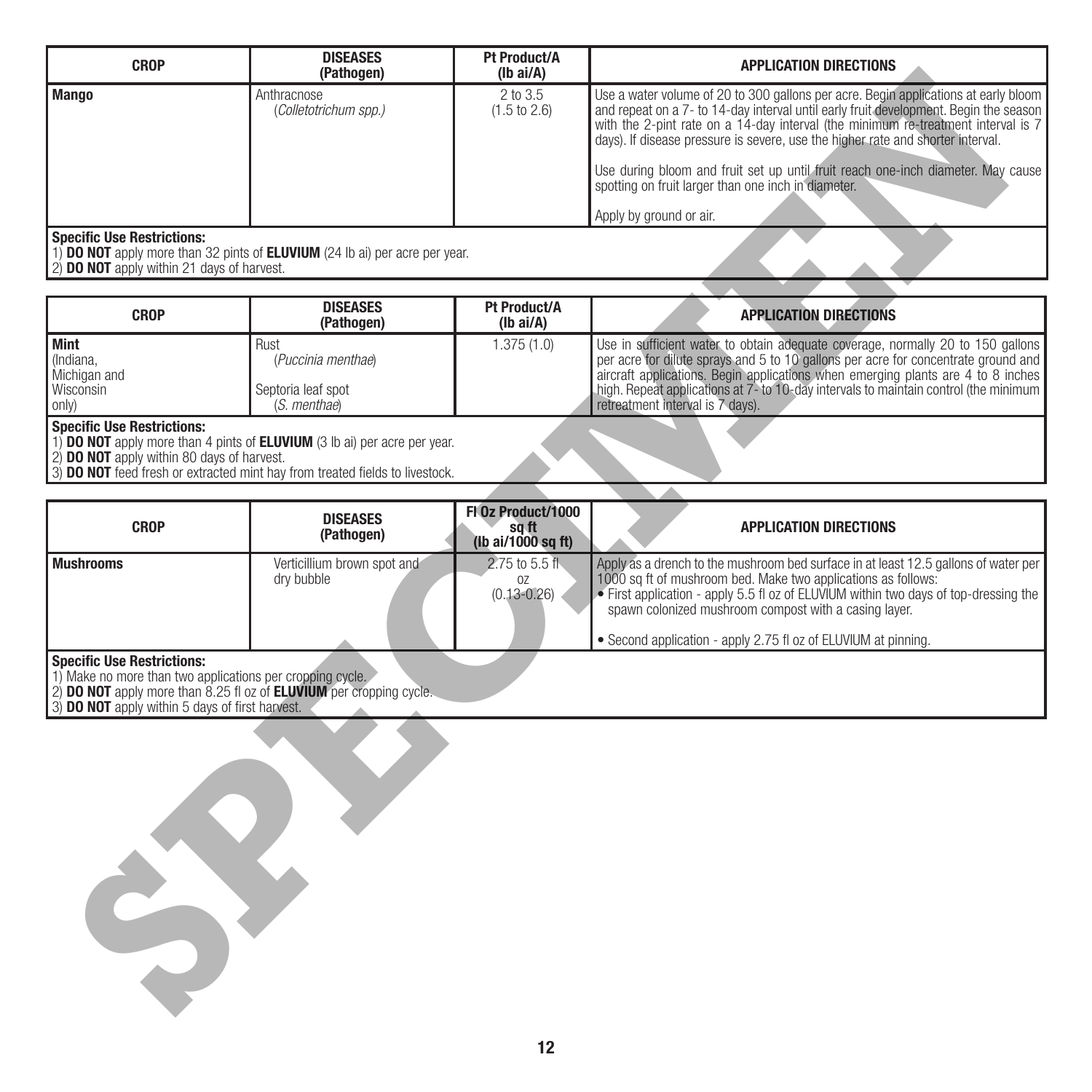| <b>CROP</b>                                                                        | <b>DISEASES</b><br>(Pathogen)                                                                                                                                                                                                                                               | Pt Product/A<br>$(Ib\text{ ai/A})$  | <b>APPLICATION DIRECTIONS</b>                                                                                                                                                                                                                                                                                                                     |
|------------------------------------------------------------------------------------|-----------------------------------------------------------------------------------------------------------------------------------------------------------------------------------------------------------------------------------------------------------------------------|-------------------------------------|---------------------------------------------------------------------------------------------------------------------------------------------------------------------------------------------------------------------------------------------------------------------------------------------------------------------------------------------------|
| <b>Onion (Dry</b><br>bulb) and<br>Garlic                                           | Botrytis leaf blight<br>(Botrytis spp.)                                                                                                                                                                                                                                     | 1 to 3<br>$(0.75 \text{ to } 2.25)$ | Apply in sufficient water to obtain thorough coverage of tops. ELUVIUM is<br>recommended for use with disease monitoring systems which adjust fungicide<br>rates and frequency of application according to disease hazard. Apply as follows:                                                                                                      |
|                                                                                    | Purple blotch<br>(Aliernaria pom)                                                                                                                                                                                                                                           |                                     | <b>Low Disease</b><br>l ow<br>High<br><b>Disease</b><br><b>Disease</b><br>Hazard &<br>Hazard &<br>Some<br>Hazard                                                                                                                                                                                                                                  |
|                                                                                    | <b>Suppression:</b><br>Botrytis neck rot                                                                                                                                                                                                                                    |                                     | Disease.<br>Prior to.<br>Infection<br>Present                                                                                                                                                                                                                                                                                                     |
|                                                                                    | Downy mildew<br>(Peronospora                                                                                                                                                                                                                                                |                                     | $1^{3/8}$ pt<br>Rate per Acre<br>1pt<br>3pt<br>10 days<br>7 to 10 days<br>7 days<br>Frequency                                                                                                                                                                                                                                                     |
|                                                                                    | <i>destructor</i> )                                                                                                                                                                                                                                                         |                                     | For suppression of neck rot (Botrytis spp.) during storage, a minimum of three<br>weekly applications prior to lifting, using 1 <sup>3/8</sup> to 3 pints of <b>ELUVIUM</b> per acre, is<br>recommended.<br>The minimum re-treatment interval is 7 days.                                                                                          |
|                                                                                    |                                                                                                                                                                                                                                                                             |                                     | Apply by ground, air or chemigation,                                                                                                                                                                                                                                                                                                              |
| <b>Specific Use Restrictions:</b><br>2) DO NOT apply within 7 days of harvest.     | 1) <b>DO NOT</b> apply more than 20 pints of <b>ELUVIUM</b> (15 lb ai) per acre per year.                                                                                                                                                                                   |                                     |                                                                                                                                                                                                                                                                                                                                                   |
| <b>CROP</b>                                                                        | <b>DISEASES</b><br>(Pathogen)                                                                                                                                                                                                                                               | Pt Product/A<br>$(Ib\text{ ai/A})$  | <b>APPLICATION DIRECTIONS</b>                                                                                                                                                                                                                                                                                                                     |
| <b>Onion</b><br>(green<br>bunching)<br>Leek                                        | Botrytis leaf blight<br>(Botrytis spp.)<br>Purple blotch                                                                                                                                                                                                                    | $1.5$ to $3$<br>(1.125 to<br>2.25   | Use in sufficient water to obtain thorough coverage of tops. Begin applications prior<br>to favorable infection periods, and repeat at 7- to 10-day intervals for as long as<br>conditions favor disease (the minimum re-treatment interval is 7 days). Use the high<br>rate and a 7-day schedule of applications when heavy dew or rain persist. |
| <b>Shallots</b><br><b>Onion and</b>                                                | (Alternaria porri)                                                                                                                                                                                                                                                          |                                     | Apply by ground, air or chemigation.                                                                                                                                                                                                                                                                                                              |
| Garlic<br>(grown for<br>seed)                                                      | Suppression:<br>Downy mildew<br>(Peronospora<br>destructor                                                                                                                                                                                                                  |                                     |                                                                                                                                                                                                                                                                                                                                                   |
| <b>Specific Use Restrictions:</b>                                                  | 1) <b>DO NOT</b> apply more than 9 pints of <b>ELUVIUM</b> (6.75 lb ai) per acre per year.<br>2) DO NOT apply within 7 days of harvest on garlic and onion grown for seed.<br>3) <b>DO NOT</b> apply within 14 days of harvest on green bunching onions, leeks or shallots. |                                     |                                                                                                                                                                                                                                                                                                                                                   |
| <b>CROP</b>                                                                        | <b>DISEASES</b><br>(Pathogen)                                                                                                                                                                                                                                               | Pt Product/A<br>$(Ib\text{ ai/A})$  | <b>APPLICATION DIRECTIONS</b>                                                                                                                                                                                                                                                                                                                     |
| Papaya                                                                             | Alternaria fruit spot<br>(A. alternata)<br>Anthracnose<br>(Colletotrichum spp.)                                                                                                                                                                                             | $1.5$ to $3$<br>(1.125 to<br>2.25)  | Apply with ground equipment only, in sufficient water to obtain adequate coverage<br>of fruit and leaves. Begin treatment when conditions favor development of disease<br>and continue treatments at 14-day intervals until weather conditions no longer favor<br>disease development (the minimum re-treatment interval is 14 days).             |
|                                                                                    | Stem end rot<br>(A. alternata.<br>Colletotrichum spp.)                                                                                                                                                                                                                      |                                     |                                                                                                                                                                                                                                                                                                                                                   |
| <b>Specific Use Restrictions:</b><br>2) ELUVIUM may be applied the day of harvest. | 1) DO NOT apply more than 9 pints of <b>ELUVIUM</b> (6.75 lb ai) per acre per year.                                                                                                                                                                                         |                                     |                                                                                                                                                                                                                                                                                                                                                   |
|                                                                                    |                                                                                                                                                                                                                                                                             |                                     |                                                                                                                                                                                                                                                                                                                                                   |

| <b>CROP</b>                                                                                                         | <b>DISEASES</b><br>(Pathogen)                                                                                                                        | Pt Product/A<br>$(Ib\text{ ai/A})$   | <b>APPLICATION DIRECTIONS</b>                                                                                                                                                                                                                                                                                                                                                             |  |
|---------------------------------------------------------------------------------------------------------------------|------------------------------------------------------------------------------------------------------------------------------------------------------|--------------------------------------|-------------------------------------------------------------------------------------------------------------------------------------------------------------------------------------------------------------------------------------------------------------------------------------------------------------------------------------------------------------------------------------------|--|
| <b>Onion</b><br>(green<br>bunching)<br>Leek<br><b>Shallots</b><br><b>Onion and</b><br>Garlic<br>(grown for<br>seed) | Botrytis leaf blight<br><i>(Botrytis spp.)</i><br>Purple blotch<br>(Alternaria porri)<br>Suppression:<br>Downy mildew<br>(Peronospora)<br>destructon | $1.5$ to $3$<br>$(1.125)$ to<br>2.25 | Use in sufficient water to obtain thorough coverage of tops. Begin applications prior<br>to favorable infection periods, and repeat at 7- to 10-day intervals for as long as<br>conditions favor disease (the minimum re-treatment interval is 7 days). Use the high<br>rate and a 7-day schedule of applications when heavy dew or rain persist.<br>Apply by ground, air or chemigation. |  |
| <b>Specific Use Restrictions:</b><br>) DO NOT apply more than 9 pints of ELUVIUM (6.75 lb ai) per acre per year.    |                                                                                                                                                      |                                      |                                                                                                                                                                                                                                                                                                                                                                                           |  |

| <b>CROP</b>                | <b>DISEASES</b><br>(Pathogen)                                                                                                             | Pt Product/A<br>$(Ib\text{ ai/A})$  | <b>APPLICATION DIRECTIONS</b>                                                                                                                                                                                                                                                                                                         |
|----------------------------|-------------------------------------------------------------------------------------------------------------------------------------------|-------------------------------------|---------------------------------------------------------------------------------------------------------------------------------------------------------------------------------------------------------------------------------------------------------------------------------------------------------------------------------------|
| Papaya                     | Alternaria fruit spot<br>(A. alternata)<br>Anthracnose<br>(Colletotrichum spp.)<br>Stem end rot<br>(A. alternata.<br>Colletotrichum spp.) | $1.5$ to $3$<br>$(1.125$ to<br>2.25 | Apply with ground equipment only, in sufficient water to obtain adequate coverage<br>of fruit and leaves. Begin treatment when conditions favor development of disease<br>and continue treatments at 14-day intervals until weather conditions no longer favor<br>disease development (the minimum re-treatment interval is 14 days). |
| Specific Use Restrictions: |                                                                                                                                           |                                     |                                                                                                                                                                                                                                                                                                                                       |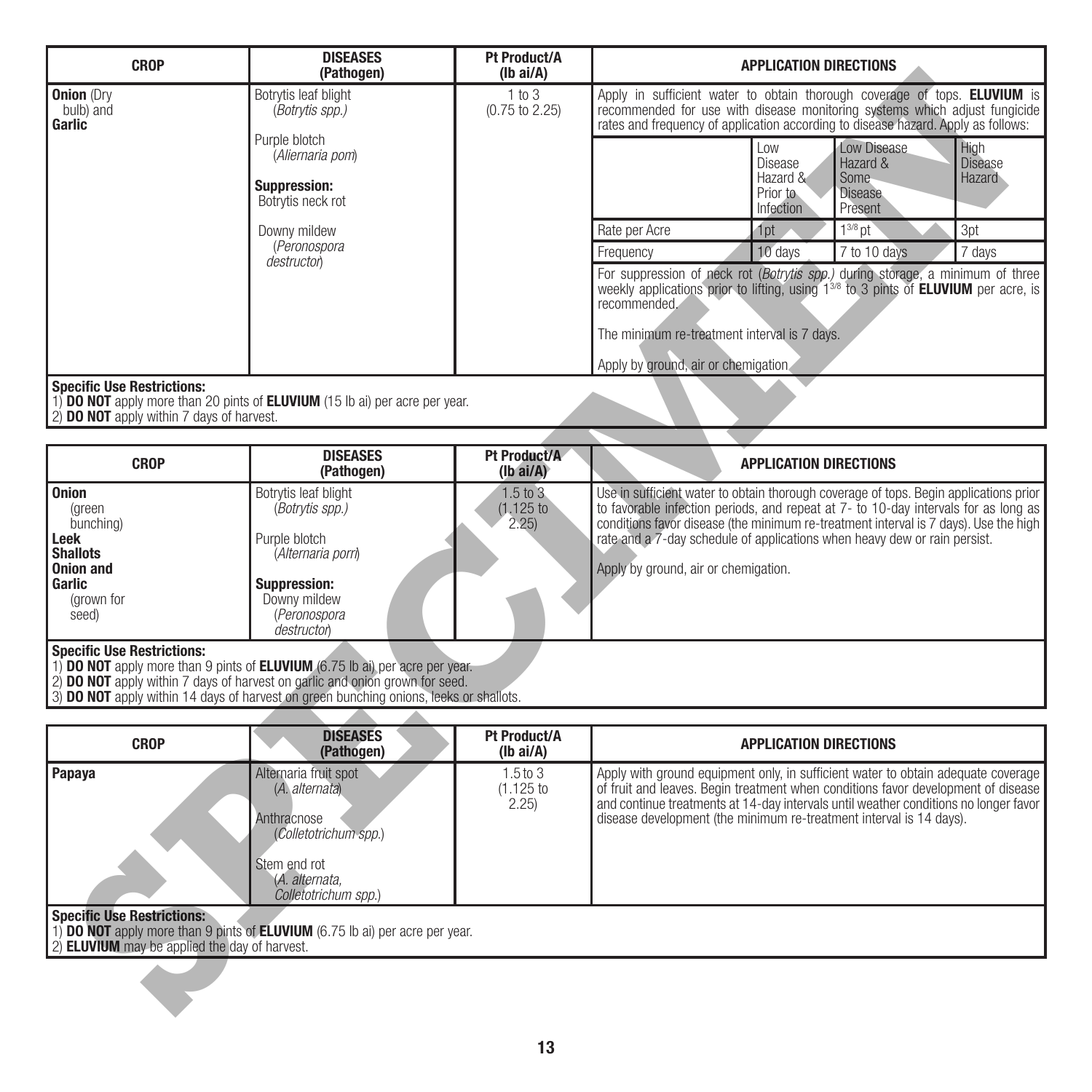| <b>CROP</b>                                                                     | <b>DISEASES</b><br>(Pathogen)                                                                                                                                                                            | Pt Product/A<br>( $\mathsf{lb}$ ai/A) | <b>APPLICATION DIRECTIONS</b>                                                                                                                                                                                                                                                                                  |
|---------------------------------------------------------------------------------|----------------------------------------------------------------------------------------------------------------------------------------------------------------------------------------------------------|---------------------------------------|----------------------------------------------------------------------------------------------------------------------------------------------------------------------------------------------------------------------------------------------------------------------------------------------------------------|
| Parsnip                                                                         | Alternaria leaf spot<br>(Alternaria spp.)<br>Anthracnose<br>(Colletotrichum spp.)<br>Botrytis blight (gray mold)<br>(B. cinerea)<br>Bottom rot<br>(Rhizoctonia)<br>Downy mildew<br>(Plasmopara crustosa) | 1.5 to 2<br>$(1.125 \text{ to } 1.5)$ | Apply in sufficient water to obtain adequate coverage. Make the first application<br>at the first sign of disease or when conditions are favorable for infection. Continue<br>applications on a 7 to 10-day schedule (the minimum re-treatment interval is 7<br>days).<br>Apply by ground, air or chemigation. |
| <b>Specific Use Restrictions:</b><br>2) DO NOT apply within 10 days of harvest. | <b>DO NOT</b> apply more than 8 pints of <b>ELUVIUM</b> (6 lb ai) per acre per year.                                                                                                                     |                                       |                                                                                                                                                                                                                                                                                                                |

## Specific Use Restrictions:

|                                                                                                                                                                                                                      | (Pathogen)                                                                                                                                                                                                                                                                                          | (lb ai/A)                                     |                                                                                                                                                                                                                                                                                                                                                                                                                                                                                                                                                                                                                  |
|----------------------------------------------------------------------------------------------------------------------------------------------------------------------------------------------------------------------|-----------------------------------------------------------------------------------------------------------------------------------------------------------------------------------------------------------------------------------------------------------------------------------------------------|-----------------------------------------------|------------------------------------------------------------------------------------------------------------------------------------------------------------------------------------------------------------------------------------------------------------------------------------------------------------------------------------------------------------------------------------------------------------------------------------------------------------------------------------------------------------------------------------------------------------------------------------------------------------------|
| Parsnip<br><b>Specific Use Restrictions:</b><br>2) DO NOT apply within 10 days of harvest.                                                                                                                           | Alternaria leaf spot<br>(Alternaria spp.)<br>Anthracnose<br>(Colletotrichum spp.)<br>Botrytis bljght (gray mold)<br>(B. cinerea)<br>Bottom rot<br>(Rhizoctonia)<br>Downy mildew<br>(Plasmopara crustosa)<br>1) <b>DO NOT</b> apply more than 8 pints of <b>ELUVIUM</b> (6 lb ai) per acre per year. | $1.5$ to $2$<br>$(1.125 \text{ to } 1.5)$     | Apply in sufficient water to obtain adequate coverage. Make the first application<br>at the first sign of disease or when conditions are favorable for infection. Continue<br>applications on a 7 to 10-day schedule (the minimum re-treatment interval is 7<br>davs).<br>Apply by ground, air or chemigation.                                                                                                                                                                                                                                                                                                   |
|                                                                                                                                                                                                                      |                                                                                                                                                                                                                                                                                                     |                                               |                                                                                                                                                                                                                                                                                                                                                                                                                                                                                                                                                                                                                  |
| <b>CROP</b>                                                                                                                                                                                                          | <b>DISEASES</b><br>(Pathogen)                                                                                                                                                                                                                                                                       | Pt Product/A<br>$(Ib\text{ ai/A})$            | <b>APPLICATION DIRECTIONS</b>                                                                                                                                                                                                                                                                                                                                                                                                                                                                                                                                                                                    |
| <b>Passion Fruit</b>                                                                                                                                                                                                 | Alternaria fruit and leaf<br>spot<br>(Alternaria spp.)<br>Anthracnose<br>(Colletotrichum spp.)<br>Cercospora fruit spot                                                                                                                                                                             | $\overline{c}$<br>(1.5)                       | Apply with ground equipment in sufficient water to obtain adequate coverage of fruit<br>and leaves. Begin applications during late bloom and repeat at 14-day intervals until<br>weather conditions no longer favor disease development (the minimum retreatment<br>interval is 14 days).                                                                                                                                                                                                                                                                                                                        |
| <b>Specific Use Restrictions:</b>                                                                                                                                                                                    | 1) <b>DO NOT</b> apply more than 10 pints of <b>ELUVIUM</b> (7.5 lb ai) per acre per year.                                                                                                                                                                                                          |                                               |                                                                                                                                                                                                                                                                                                                                                                                                                                                                                                                                                                                                                  |
| 2) DO NOT apply within 7 days of harvest.                                                                                                                                                                            |                                                                                                                                                                                                                                                                                                     |                                               |                                                                                                                                                                                                                                                                                                                                                                                                                                                                                                                                                                                                                  |
|                                                                                                                                                                                                                      |                                                                                                                                                                                                                                                                                                     |                                               |                                                                                                                                                                                                                                                                                                                                                                                                                                                                                                                                                                                                                  |
| <b>CROP</b>                                                                                                                                                                                                          | <b>DISEASES</b><br>(Pathogen)                                                                                                                                                                                                                                                                       | Pt Product/A<br>$(lb\text{ ai/A})$            | <b>APPLICATION DIRECTIONS</b>                                                                                                                                                                                                                                                                                                                                                                                                                                                                                                                                                                                    |
| Peanut                                                                                                                                                                                                               | Early leaf spot<br>(Cercospora<br>arachidicola)<br>Late leaf spot<br>(Cercosp oridium<br>personatum<br>Pepper spot<br>(Leptosphaerulina<br>crassiasca)<br>Rust<br>(Puccinia arachidis)<br>Web blotch                                                                                                | 1 to 1.5<br>(0.75)<br>1.125<br>1.5<br>(1.125) | Apply in sufficient water for coverage when leaf wetness first occurs or 30 to 40<br>days after planting; repeat at 14-day intervals (the minimum re-treatment interval<br>is 14 days). When conditions favor late leaf spot or when rust or web blotch, occur,<br>apply 1.5 pints of <b>ELUVIUM</b> per acre at 14-day intervals for the remainder of the<br>season.<br>Apply by ground, air, or chemigation. If applying by chemigation, use 1 <sup>1</sup> / <sub>2</sub> pints of<br><b>ELUVIUM</b> per acre. It is recommended to alternate chemigation applications with<br>ground or aerial applications. |
|                                                                                                                                                                                                                      | (Phoma arachidicola)                                                                                                                                                                                                                                                                                |                                               |                                                                                                                                                                                                                                                                                                                                                                                                                                                                                                                                                                                                                  |
| <b>Specific Use Restrictions:</b><br>2) DO NOT apply within 14 days of harvest.<br>3) DO NOT allow livestock to graze in treated areas.<br>4) <b>DO NOT</b> feed hay or threshings from treated fields to livestock. | 1) DO NOT apply more than 12 pints of ELUVIUM (9 lb ai) per acre per year.                                                                                                                                                                                                                          |                                               |                                                                                                                                                                                                                                                                                                                                                                                                                                                                                                                                                                                                                  |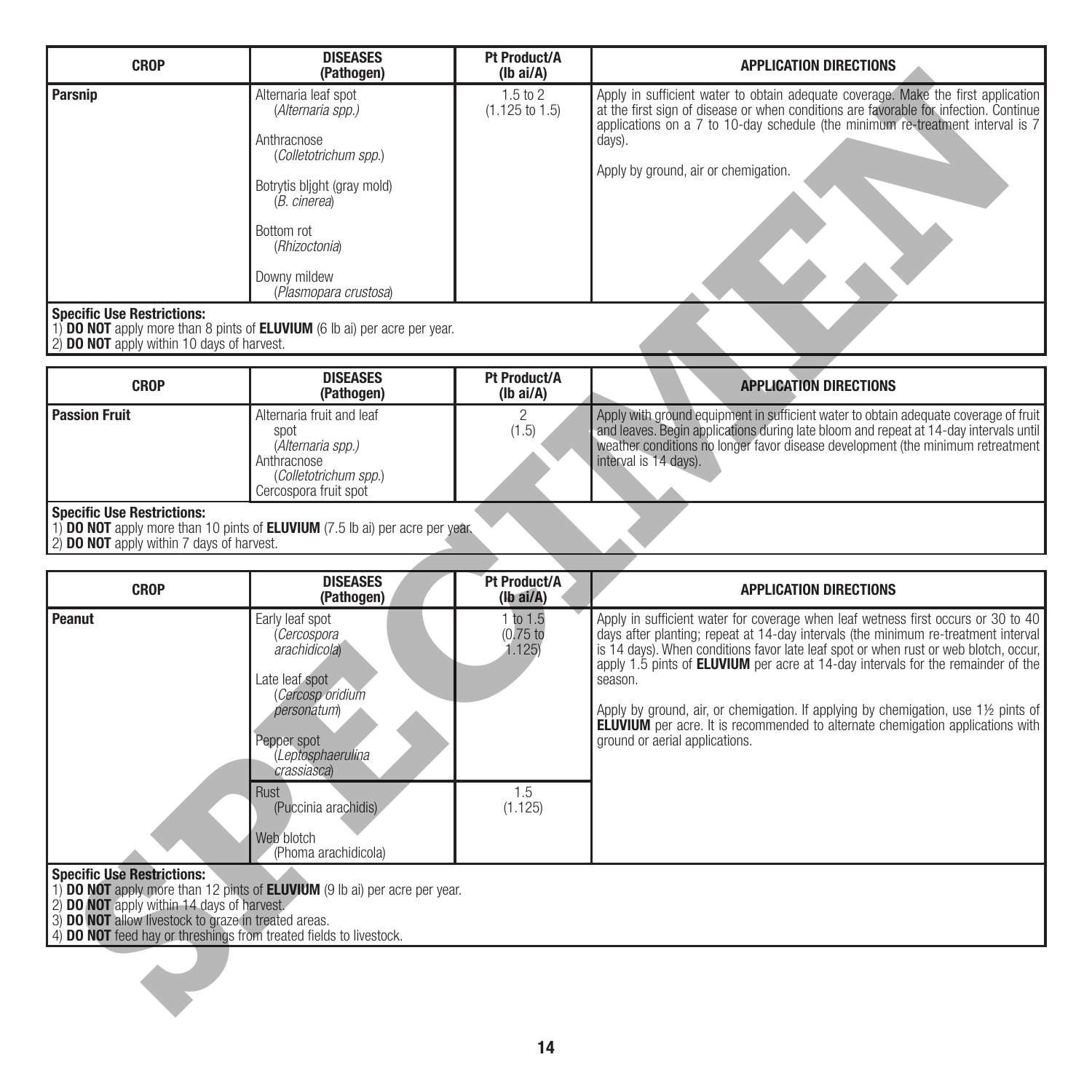| CROP        | <b>DISEASES</b><br>(Pathogen)                   | Pt Product/A<br>$(Ib\text{ ai/A})$ | <b>APPLICATION DIRECTIONS</b>                                                                                                                                            |
|-------------|-------------------------------------------------|------------------------------------|--------------------------------------------------------------------------------------------------------------------------------------------------------------------------|
| l Persimmon | Cercospora leaf spot<br>(Cercospora fuliginosa) | 1.25<br>(0.94)                     | Use in sufficient water to obtain adequate coverage. Begin applications when<br>disease first threatens, and repeat at 14-day intervals as disease pressure<br>warrants. |

## Specific Use Restrictions:

| unur                                                                                                                                                                                                                                                    | (Pathogen)                                                                      | (Ib ai/A)                             | AFFLIVAHUN VINEVHUNG                                                                                                                                                                                                                                                                                           |
|---------------------------------------------------------------------------------------------------------------------------------------------------------------------------------------------------------------------------------------------------------|---------------------------------------------------------------------------------|---------------------------------------|----------------------------------------------------------------------------------------------------------------------------------------------------------------------------------------------------------------------------------------------------------------------------------------------------------------|
| Persimmon                                                                                                                                                                                                                                               | Cercospora leaf spot<br>(Cercospora fuliginosa)                                 | 1.25<br>(0.94)                        | Use in sufficient water to obtain adequate coverage. Begin applications when<br>disease first threatens, and repeat at 14-day intervals as disease pressure<br>warrants.                                                                                                                                       |
| <b>Specific Use Restrictions:</b><br>2) DO NOT apply within 14 days of harvest (14-day PHI).<br>3) May be applied to persimmon only in the states of Florida and Hawaii.<br>4) Aerial applications require the use of a minimum of 10 gallons per acre. | 1) DO NOT apply more than 6.25 pints of ELUVIUM (4.7 lb ai) per acre per year.  |                                       |                                                                                                                                                                                                                                                                                                                |
|                                                                                                                                                                                                                                                         |                                                                                 |                                       |                                                                                                                                                                                                                                                                                                                |
| <b>CROP</b>                                                                                                                                                                                                                                             | <b>DISEASES</b><br>(Pathogen)                                                   | Pt Product/A<br>(Ib ai/A)             | <b>APPLICATION DIRECTIONS</b>                                                                                                                                                                                                                                                                                  |
| Potato                                                                                                                                                                                                                                                  | Black dot<br>(Colletotrichum<br>coccodes)<br>Botrytis vine rot<br>(B. cionerea) | 0.75<br>(0.6)<br>- then -<br>1 to 1.5 | Begin applications at the low rate when vines are first exposed and leaf wetness<br>occurs. Repeat applications at 5- to 10-day intervals (the minimum re-treatment<br>interval is 5 days).<br>Begin applying the higher label rates at 5- to 10- day intervals when any one of<br>the following events occur: |
|                                                                                                                                                                                                                                                         | Early blight<br>(Alternaria solani)<br>Late blight                              | $(0.75$ to<br>1.125                   | • Vines close within the rows<br>• Late blight forecasting measures 18 disease severity values (DSV)<br>• The crop reaches 300 P-days                                                                                                                                                                          |
|                                                                                                                                                                                                                                                         | (Phytophthora infestans)                                                        |                                       | Increase water spray volume as canopy density increases. Use the highest rate<br>and shortest interval when plants are rapidly growing and disease conditions are<br>severe.<br>Apply by ground, air, or chemigation. DO NOT exceed a 10-day interval between<br>applications when using chemigation.          |
| <b>Specific Use Restrictions:</b><br>2) DO NOT apply within 7 days of harvest.                                                                                                                                                                          | 1) DO NOT apply more than 15 pints of ELUVIUM (11.25 lb ai) per acre per year.  |                                       |                                                                                                                                                                                                                                                                                                                |
| <b>CROP</b>                                                                                                                                                                                                                                             | <b>DISEASES</b><br>(Pathogen)                                                   | Pt Product/A<br>$(lb\text{ ai/A})$    | <b>APPLICATION DIRECTIONS</b>                                                                                                                                                                                                                                                                                  |
| <b>Rhubarb</b>                                                                                                                                                                                                                                          | Ramularia leaf spot<br>(Ramularia rhel)                                         | $\overline{3}$<br>(2.25)              | Use in sufficient water to obtain adequate coverage. Begin applications when<br>disease first threatens, and repeat at 7- to 10-day intervals as disease pressure<br>warrants.                                                                                                                                 |
|                                                                                                                                                                                                                                                         |                                                                                 |                                       |                                                                                                                                                                                                                                                                                                                |
|                                                                                                                                                                                                                                                         | Ascochyta<br>(Ascochyta rhei)                                                   |                                       |                                                                                                                                                                                                                                                                                                                |
| <b>Specific Use Restrictions:</b><br>2) DO NOT apply within 30 days of harvest (30-day PHI).                                                                                                                                                            | 1) DO NOT apply more than 18 pints of ELUVIUM (13.5 lb ai) per acre per year.   |                                       |                                                                                                                                                                                                                                                                                                                |

| <b>CROP</b>    | <b>DISEASES</b><br>(Pathogen)                                            | Pt Product/A<br>$(lb\text{ ai/A})$ | <b>APPLICATION DIRECTIONS</b>                                                                                                                                                  |
|----------------|--------------------------------------------------------------------------|------------------------------------|--------------------------------------------------------------------------------------------------------------------------------------------------------------------------------|
| <b>Rhubarb</b> | Ramularia leaf spot<br>(Ramularia rhell<br>Ascochvta<br>(Ascochyta rhei) | (2.25)                             | Use in sufficient water to obtain adequate coverage. Begin applications when<br>disease first threatens, and repeat at 7- to 10-day intervals as disease pressure<br>warrants. |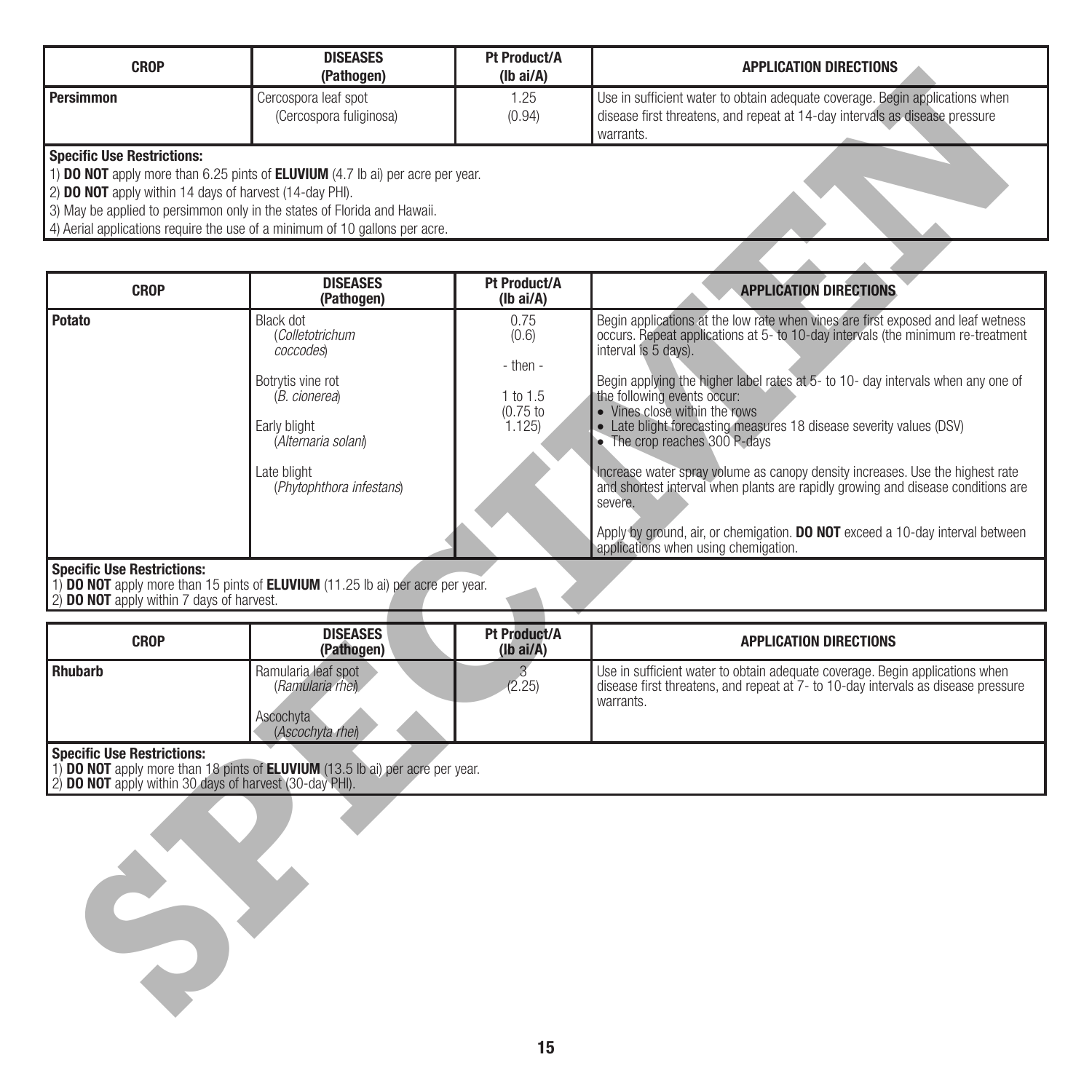| <b>CROP</b>                                                                                                                                           | <b>DISEASES</b><br>(Pathogen)                                                                     | Pt Product/A<br>(Ib ai/A)                | <b>APPLICATION DIRECTIONS</b>                                                                                                                                                                                                                                                                                                                               |
|-------------------------------------------------------------------------------------------------------------------------------------------------------|---------------------------------------------------------------------------------------------------|------------------------------------------|-------------------------------------------------------------------------------------------------------------------------------------------------------------------------------------------------------------------------------------------------------------------------------------------------------------------------------------------------------------|
| Soybean                                                                                                                                               | Anthracnose<br>(Colletotrichum<br>truncatum)<br>Cercospora leaf blight<br>(C. kikuchii)           |                                          | Apply in sufficient water to obtain complete coverage, using at least five gallons<br>of water per acre for aerial application. Use the three application program in<br>areas having a history of moderate to severe disease intensity. The minimum<br>re-treatment interval is 14 days.<br>Apply by ground, air, or chemigation.                           |
|                                                                                                                                                       | Diaporthe pod and stem<br>rot<br>(D. phaseolorum)<br>Frogeye leaf spot                            | 1.5 to 2.25<br>$(1.125 \text{ to } 1.7)$ | Two application program: For determinate varieties, make the first application at<br>R3 stage (early pod set) and the second application at R5 (seed formation). For<br>indeterminate varieties, make the first application when largest pods are 1-<br>11/4 inches in length. Make the second application 14 days later.                                   |
|                                                                                                                                                       | (Cercospora sojina)<br>Purple seed stain<br>(C. kikuchil)<br>Septoria brown spot<br>(S. glycines) | 1 to 2<br>$(0.75 \text{ to } 1.5)$       | Three application program: For determinate varieties, make the first application<br>at the beginning of flowering (R1), the second at early pod set (R3), and the third<br>at beginning of seed formation (R5). For indeterminate varieties, make the first<br>application one week after first flowering and continue applications at 14-day<br>intervals. |
|                                                                                                                                                       | Supression:<br>Rust<br>(Phakopsora pachyrhizi)                                                    |                                          |                                                                                                                                                                                                                                                                                                                                                             |
|                                                                                                                                                       | Stem canker<br>(Diaporthe<br>phaseolorum)                                                         | $\frac{1}{(0.75)}$                       | Apply in 10 to 20 gallons of water per acre, as a band treatment directing spray to<br>provide coverage of entire plant. Make the first application at time of emergence<br>of the second trifoliate leaves (V2). If conditions favor stem canker disease make a<br>second and third application. Make all applications at 14-day intervals.                |
| <b>Specific Use Restrictions:</b><br>2) DO NOT apply within 6 weeks of harvest.<br>3) DO NOT feed hay or threshings from treated fields to livestock. | 1) DO NOT apply more than 6 pints of ELUVIUM (4.5 lb ai) per acre per year.                       |                                          |                                                                                                                                                                                                                                                                                                                                                             |
|                                                                                                                                                       |                                                                                                   |                                          |                                                                                                                                                                                                                                                                                                                                                             |
|                                                                                                                                                       |                                                                                                   |                                          |                                                                                                                                                                                                                                                                                                                                                             |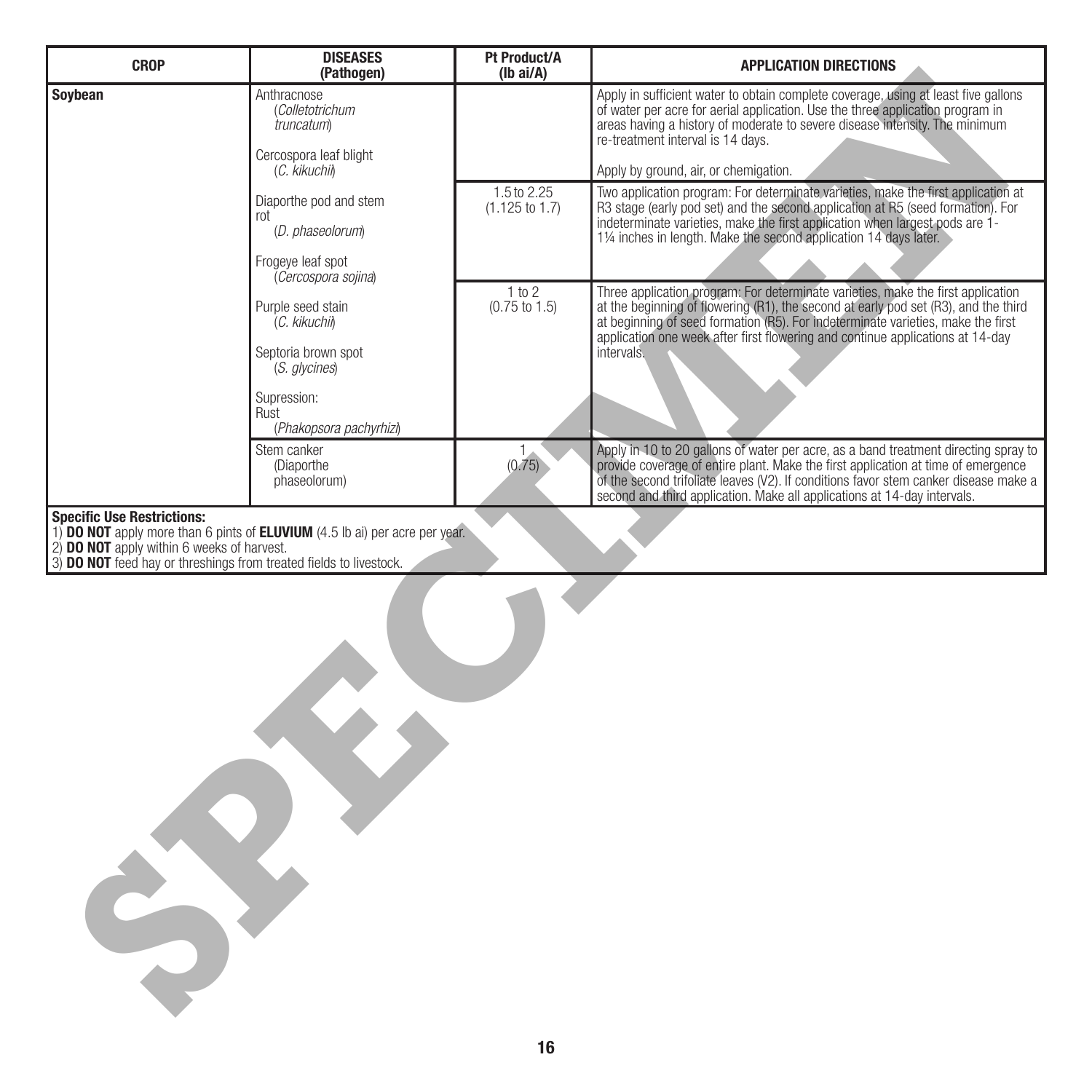|                                                                                                                              | (Pathogen)                                                                                                                                                                                                                                                                                                                                                                                                                                                                                                                                                                                                            | $(Ib\text{ ai/A})$                                      |                                                                                                                                                                                                                                                                                                                                                                                                                                                         |
|------------------------------------------------------------------------------------------------------------------------------|-----------------------------------------------------------------------------------------------------------------------------------------------------------------------------------------------------------------------------------------------------------------------------------------------------------------------------------------------------------------------------------------------------------------------------------------------------------------------------------------------------------------------------------------------------------------------------------------------------------------------|---------------------------------------------------------|---------------------------------------------------------------------------------------------------------------------------------------------------------------------------------------------------------------------------------------------------------------------------------------------------------------------------------------------------------------------------------------------------------------------------------------------------------|
| <b>Tomato</b><br><b>Specific Use Restrictions:</b>                                                                           | <b>FOLIAGE</b><br>Early blight<br>(Alternaria solani)<br>Grav leaf mold<br>(Fluvia fluva;<br>Cladosporium)<br>Gray leaf spot<br>(Stemphyllium<br>botryosum)<br>Late blight<br>(Phytophthora infestans)<br>Septoria leaf spot<br>(S. lycopersici)<br>Target spot<br>(Corynespora cassiicola)<br><b>FRUIT</b><br>Alternaria fruit rot (black<br>mold)<br>(A. alternate)<br>Anthracnose<br>(Colletotrichum spp.)<br>Botrytis gray mold<br>(B. cinerea)<br>Late blight fruit rot<br>(P. infestans)<br>Rhizoctonia fruitirot<br>(R. solani)<br>1) DO NOT apply more than 20 pints of ELUVIUM (15 lb ai) per acre per year. | 1.375 to 2<br>(1.0 to 1.5)<br>2 to 2.75<br>(1.5 to 2.1) | Apply in sufficient water to obtain adequate coverage. Begin applications when<br>dew or rain occur and disease threatens. Apply on a 7- to 10-day interval for<br>foliage diseases. For fruit diseases, begin at fruit set and apply on a 7- to 14-<br>day interval. Use the highest rate and shortest interval specified when disease<br>conditions are severe. The minimum re-treatment interval is 7 days.<br>Apply by ground, air, or chemigation. |
|                                                                                                                              |                                                                                                                                                                                                                                                                                                                                                                                                                                                                                                                                                                                                                       |                                                         |                                                                                                                                                                                                                                                                                                                                                                                                                                                         |
|                                                                                                                              | (Pathogen)                                                                                                                                                                                                                                                                                                                                                                                                                                                                                                                                                                                                            | $(Ib\text{ ai/A})$                                      |                                                                                                                                                                                                                                                                                                                                                                                                                                                         |
|                                                                                                                              | (Colletotrichum<br>gloeosporioides)                                                                                                                                                                                                                                                                                                                                                                                                                                                                                                                                                                                   | $(0.75$ to<br>1.125                                     | coverage. Begin applications when disease first threatens, and repeat at 10- to<br>14-day intervals as disease pressure warrants.                                                                                                                                                                                                                                                                                                                       |
| <b>Specific Use Restrictions:</b><br>2) DO NOT apply within 7 days of harvest (7-day PHI).                                   | 1) DO NOT apply more than 15 pints of ELUVIUM (11.25 lb ai) per acre per year.                                                                                                                                                                                                                                                                                                                                                                                                                                                                                                                                        |                                                         |                                                                                                                                                                                                                                                                                                                                                                                                                                                         |
|                                                                                                                              |                                                                                                                                                                                                                                                                                                                                                                                                                                                                                                                                                                                                                       |                                                         |                                                                                                                                                                                                                                                                                                                                                                                                                                                         |
|                                                                                                                              |                                                                                                                                                                                                                                                                                                                                                                                                                                                                                                                                                                                                                       |                                                         | Apply ELUVIUM in sufficient water and with proper calibration to obtain uniform coverage of tree canopy. For fruit and nut bearing crops, the maximum volume is 300 gallons per acre unless                                                                                                                                                                                                                                                             |
|                                                                                                                              |                                                                                                                                                                                                                                                                                                                                                                                                                                                                                                                                                                                                                       |                                                         | Application with ground equipment is preferable to aerial application, because ground applications generally give better coverage of the tree canopy. If application with ground equipment<br>is not feasible, ELUVIUM may be app                                                                                                                                                                                                                       |
| 2) ELUVIUM may be applied the day of harvest.<br><b>CROP</b><br>Yam<br><b>Tree and Orchard Crops</b><br>10 gallons per acre. | <b>DISEASES</b><br>Anthracnose                                                                                                                                                                                                                                                                                                                                                                                                                                                                                                                                                                                        | Pt Product/A<br>1 to 1.25                               | <b>APPLICATION DIRECTIONS</b><br>Use in sufficient water to obtain adequate<br>When conceptrate entails are used or when tracting non begring or immeture trees, the lower rate of ELIBUIM lighed may be used. DO NOT ellow liveateak to graze in tracted areas                                                                                                                                                                                         |

| CROP                       | <b>DISEASES</b><br>(Pathogen)                      | Pt Product/A<br>$(Ib\text{ ai/A})$ | <b>APPLICATION DIRECTIONS</b>                                                                                                                                                   |
|----------------------------|----------------------------------------------------|------------------------------------|---------------------------------------------------------------------------------------------------------------------------------------------------------------------------------|
| 'Yam                       | Anthracnose<br>(Colletotrichum<br>aloeosporioides) | 1 to 1.25<br>$(0.75)$ to<br>.125)  | Use in sufficient water to obtain adequate<br>coverage. Begin applications when disease first threatens, and repeat at 10- to<br>14-day intervals as disease pressure warrants. |
| Specific Hea Postrictions: |                                                    |                                    |                                                                                                                                                                                 |

## Tree and Orchard Crops

When concentrate sprays are used or when treating non-bearing or immature trees, the lower rate of ELUVIUM listed may be used. DO NOT allow livestock to graze in treated areas.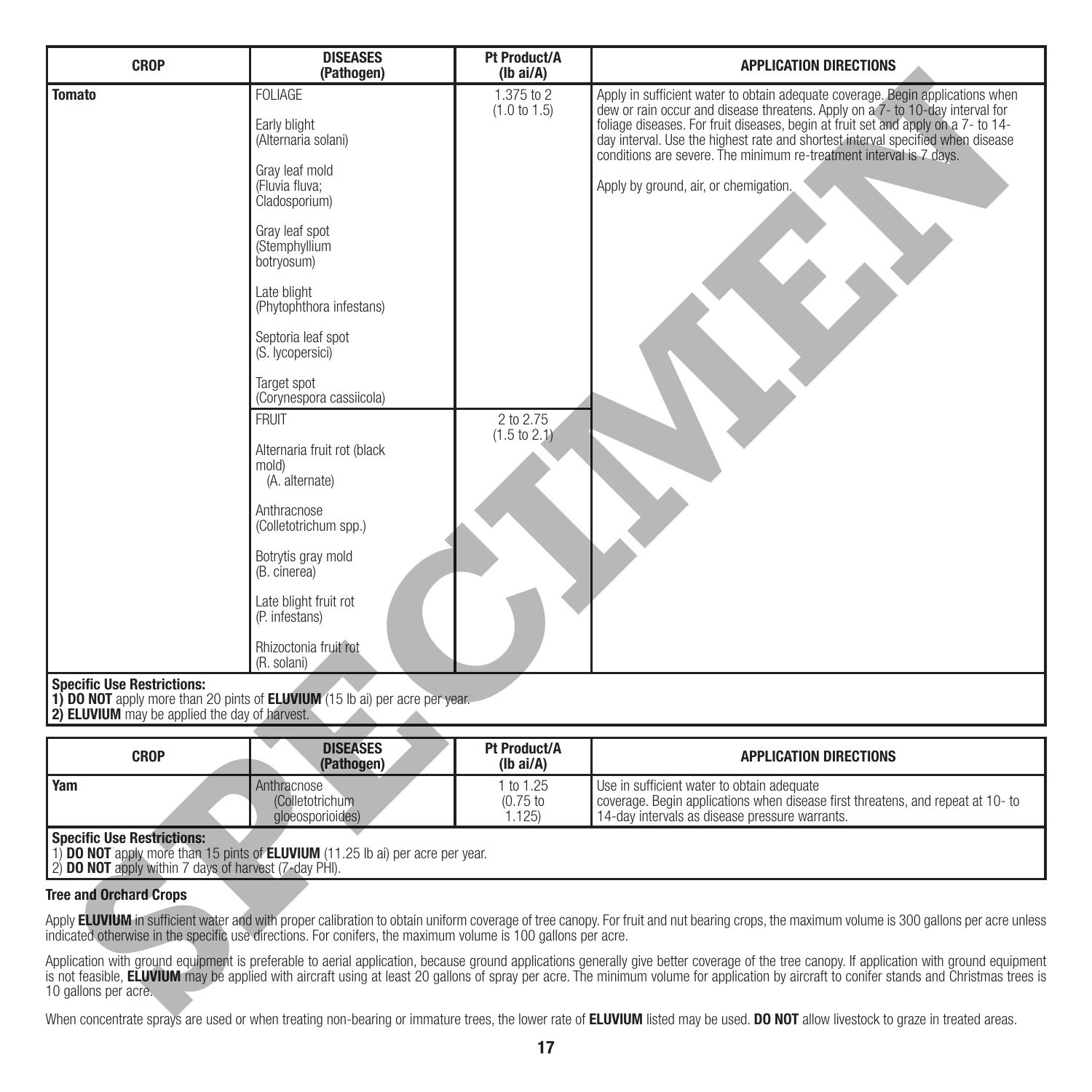| <b>CROP</b>                                                                                                                                                                                                                                                                                                                                             | <b>DISEASES</b>                                                     |                                                     | <b>PT PRODUCT PER</b><br>(Ib ai per) | <b>APPLICATION DIRECTIONS</b>                                                                                                                                                                                                                                                                                     |
|---------------------------------------------------------------------------------------------------------------------------------------------------------------------------------------------------------------------------------------------------------------------------------------------------------------------------------------------------------|---------------------------------------------------------------------|-----------------------------------------------------|--------------------------------------|-------------------------------------------------------------------------------------------------------------------------------------------------------------------------------------------------------------------------------------------------------------------------------------------------------------------|
|                                                                                                                                                                                                                                                                                                                                                         | (Pathogen)                                                          | <b>ACRE</b>                                         | 100 Gal*                             |                                                                                                                                                                                                                                                                                                                   |
| <b>Almonds</b>                                                                                                                                                                                                                                                                                                                                          | Blossom<br>blight/brown rot<br>(Monilinia spp.)<br>Scab             | $\overline{4}$<br>(3.0)                             | 1.33<br>(1.0)                        | Use water volumes of 20 to 300 gallons per acre. For blossom<br>blight, begin application at popcorn (pink bud) and follow with an<br>application at full bloom. If weather is still conducive for disease<br>development, another application may be made at petal fall.                                         |
|                                                                                                                                                                                                                                                                                                                                                         | (Venturis carpophila)<br>Shot hole<br>(Wilsonomyces<br>carpophilus) |                                                     |                                      | For control of shot hole, make an application in the autumn at leaf<br>fall. In the spring, make the first application at budbreak, followed<br>by an application at shuck split to control nut infections and to<br>control scab.<br>Dormant applications for scab: Apply before bud swell (generally            |
|                                                                                                                                                                                                                                                                                                                                                         | Anthracnose<br>(Colletotrichum<br>acutatum)                         |                                                     |                                      | December 1 through January 10). Apply 4 pints ELUVIUM with 4<br>gal of agricultural spray oil per acre.<br>For control of anthracnose, apply 4 pints/A                                                                                                                                                            |
|                                                                                                                                                                                                                                                                                                                                                         |                                                                     |                                                     |                                      | Apply by ground or air.                                                                                                                                                                                                                                                                                           |
| <b>Specific Use Restrictions:</b><br>1) DO NOT apply more than 25 pints of <b>ELUVIUM</b> (18.75 lb ai) per acre per year (leaf fall through shuck split).<br>2) DO NOT apply within 150 days of harvest.                                                                                                                                               |                                                                     |                                                     |                                      |                                                                                                                                                                                                                                                                                                                   |
| <b>CROP</b>                                                                                                                                                                                                                                                                                                                                             | <b>DISEASES</b><br>(Pathogen)                                       | <b>PT PRODUCT PER</b><br>(Ib ai per)<br><b>ACRE</b> | 100 Gal*                             | <b>APPLICATION DIRECTIONS</b>                                                                                                                                                                                                                                                                                     |
| <b>Filberts</b><br>(Hazelnuts)                                                                                                                                                                                                                                                                                                                          | Eastern filbert blight<br>(Anisogramma<br>anomala)                  | $\overline{4}$<br>(3.0)                             | 1.33<br>(1.0)                        | Use a water volume of 20 to 300 gallons per acre. Begin applications at the<br>onset of disease or when weather conditions favor disease development. Make<br>applications on a 14 to 28-day schedule, using the shorter interval under heavy<br>disease pressure (the minimum re-treatment interval is 14 days). |
| <b>Specific Use Restrictions:</b><br>1) <b>DO NOT</b> apply more than 12 pints of <b>ELUVIUM</b> (9 lb ai) per agre per year.<br>2) DO NOT apply within 120 days of harvest.<br>3) DO NOT apply through irrigation.<br>4) DO NOT apply with oils, surfactants or fertilizers.<br>5) DO NOT apply within one week of an oil-based pesticide application. |                                                                     |                                                     |                                      |                                                                                                                                                                                                                                                                                                                   |
| <b>CROP</b>                                                                                                                                                                                                                                                                                                                                             | <b>DISEASES</b><br>(Pathogen)                                       | PT PRODUCT PER<br>(Ib ai per)<br><b>ACRE</b>        | 100 Gal*                             | <b>APPLICATION DIRECTIONS</b>                                                                                                                                                                                                                                                                                     |
|                                                                                                                                                                                                                                                                                                                                                         |                                                                     |                                                     |                                      |                                                                                                                                                                                                                                                                                                                   |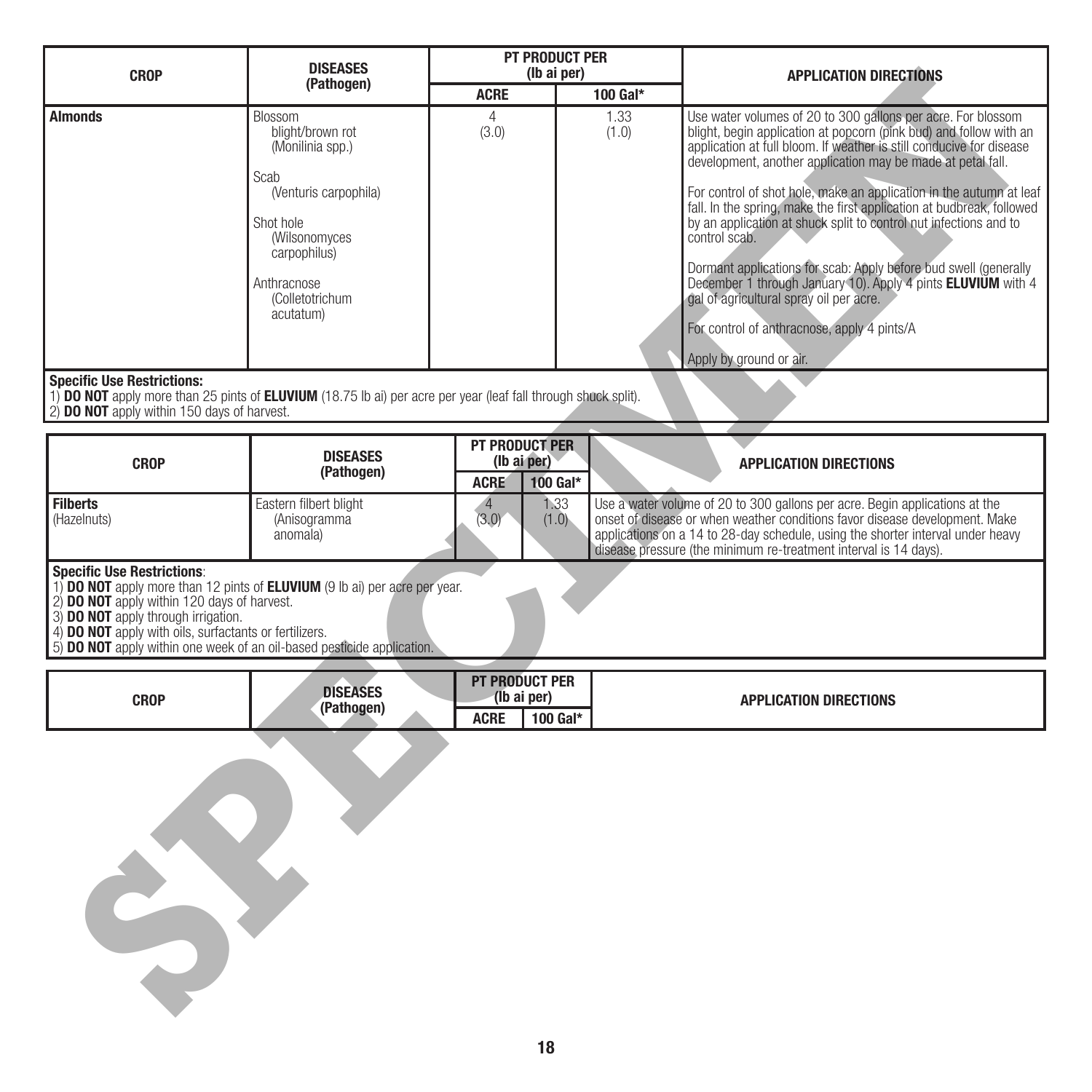| Peach<br><b>Nectarine</b><br>Apricot<br>Cherry<br>Plum <sup>1</sup>                   | Leaf curl<br>(Taphrina<br>deformans)<br>Shot hole                                                                                                                                                                           | 3.125 to<br>4.125<br>(2.3)<br>3.1   | (0.75)<br>1.0               | 1 to 1.375 For best control of both diseases, apply at leaf fall in late autumn, using sufficient<br>water and proper sprayer calibration to obtain uniform coverage. When conditions<br>favor high disease levels, use the high rate of application and apply once or twice<br>more in mid to late winter before budswell. If the leaf fall application is not practical,<br>application of <b>ELUVIUM</b> for control of leaf curl may be made at any time prior to                   |
|---------------------------------------------------------------------------------------|-----------------------------------------------------------------------------------------------------------------------------------------------------------------------------------------------------------------------------|-------------------------------------|-----------------------------|-----------------------------------------------------------------------------------------------------------------------------------------------------------------------------------------------------------------------------------------------------------------------------------------------------------------------------------------------------------------------------------------------------------------------------------------------------------------------------------------|
| Prune                                                                                 | (Wilsonomyces<br>carpophilus)                                                                                                                                                                                               |                                     |                             | budswell the following spring. Where shot hole occurs, also apply at budbreak to<br>protect newly emerging leaves and at shuck split to prevent fruit infections.                                                                                                                                                                                                                                                                                                                       |
|                                                                                       |                                                                                                                                                                                                                             |                                     |                             | Apply by ground or air.                                                                                                                                                                                                                                                                                                                                                                                                                                                                 |
|                                                                                       | Brown rot blossom<br>blight<br>(Monilinia spp.)                                                                                                                                                                             | 3.125 to<br>4.125<br>(2.3)<br>3.1   | 1 to 1.375<br>(0.75)<br>1.0 | Make one application at popcorn (pink, red or early white bud) and a second<br>application at full bloom. If weather conditions favor disease development,<br>make an additional application at petal fall.                                                                                                                                                                                                                                                                             |
|                                                                                       | Lacy (russet) scab<br>(plum/prune)                                                                                                                                                                                          |                                     |                             |                                                                                                                                                                                                                                                                                                                                                                                                                                                                                         |
|                                                                                       | Black knot (cherry,<br>plum)<br>(Apiosporina<br>morbosa)<br>Cherry leaf spot<br>(Blumeriella iaapil)<br>Scab                                                                                                                | 3.125 to<br>4.125<br>(2.3 to<br>3.1 | 1 to 1.375<br>(0.75)<br>1.0 | In addition to the bloom application listed above, make one application at shuck<br>split. DO NOT apply ELUVIUM after shuck split and before harvest. If additional<br>disease control is needed before harvest, use another registered fungicide.<br>For control of cherry leaf spot after harvest, make one application to foliage within<br>7 days after fruit is removed. In orchards with a history of high leaf spot incidence,<br>make a second application 10 to 14 days later. |
|                                                                                       | (Cladosporium<br>carpophilum)                                                                                                                                                                                               |                                     |                             | Apply by ground or air.                                                                                                                                                                                                                                                                                                                                                                                                                                                                 |
| <b>Specific Use Restrictions:</b><br>2) The minimum re-treatment interval is 10 days. | 1) <b>DO NOT</b> apply more than 20.5 pints of <b>ELUVIUM</b> (15.4 lb ai) per acre per year.<br>3) <b>ELUVIUM</b> may be applied through shuck split. <b>ELUVIUM</b> may then again be applied after harvest as indicated. |                                     |                             |                                                                                                                                                                                                                                                                                                                                                                                                                                                                                         |
|                                                                                       |                                                                                                                                                                                                                             | <b>PT PRODUCT PER</b>               |                             |                                                                                                                                                                                                                                                                                                                                                                                                                                                                                         |
|                                                                                       | <b>DISEASES</b>                                                                                                                                                                                                             |                                     |                             |                                                                                                                                                                                                                                                                                                                                                                                                                                                                                         |
| <b>CROP</b>                                                                           | (Pathogen)                                                                                                                                                                                                                  | <b>ACRE</b>                         | (Ib ai per)<br>100 Gal*     | <b>APPLICATION DIRECTIONS</b>                                                                                                                                                                                                                                                                                                                                                                                                                                                           |
| <b>Pistachio</b>                                                                      | Botryosphaeria<br>blight<br>(B. dothidea)<br><b>Suppression:</b>                                                                                                                                                            | 6<br>(4.5)                          | 3<br>(2.25)                 | Use a water volume of 20 to 200 gallons per acre. Make the first application at the<br>beginning of the blossom period followed by an application at full bloom. Make<br>additional applications as required on a 28-day schedule. (The minimum re-<br>treatment interval is 28 days). For Septoria and Botrytis, use the higher rate if<br>disease pressure is severe.                                                                                                                 |
|                                                                                       | Alternaria late blight<br>(A. alternata)                                                                                                                                                                                    |                                     |                             | NOTE: Use of this product may result in speckling or reddening of the fruit hull                                                                                                                                                                                                                                                                                                                                                                                                        |
|                                                                                       | Botrytis blight<br>(B. cinerea)<br>Septoria leaf spot                                                                                                                                                                       | 4 to 6<br>(3.0)<br>4.5)             | 2 to 3<br>(1.50)<br>2.25)   | (epicarp). This effect is superficial and has not resulted in any change in nut quality.<br>Apply by ground or air.                                                                                                                                                                                                                                                                                                                                                                     |
| <b>Specific Use Restrictions:</b><br>2) DO NOT apply within 14 days of harvest.       | (S. pistacina)<br>1) DO NOT apply more than 30 pints of <b>ELUVIUM</b> (22.5 lb ai) per acre per year.                                                                                                                      |                                     |                             |                                                                                                                                                                                                                                                                                                                                                                                                                                                                                         |

| <b>CROP</b> | <b>DISEASES</b><br>(Pathogen)                                                                         | <b>ACRE</b>              | <b>PT PRODUCT PER</b><br>(lb ai per)<br>100 Gal* | <b>APPLICATION DIRECTIONS</b>                                                                                                                                                                                                                                                                                                                                                                                                                               |
|-------------|-------------------------------------------------------------------------------------------------------|--------------------------|--------------------------------------------------|-------------------------------------------------------------------------------------------------------------------------------------------------------------------------------------------------------------------------------------------------------------------------------------------------------------------------------------------------------------------------------------------------------------------------------------------------------------|
| Pistachio   | Botryosphaeria<br>blight<br>(B. dothidea)<br>Suppression:<br>Alternaria late blight<br>(A. alternata) | (4.5)                    | (2.25)                                           | Use a water volume of 20 to 200 gallons per acre. Make the first application at the<br>beginning of the blossom period followed by an application at full bloom. Make<br>additional applications as required on a 28-day schedule. (The minimum re-<br>treatment interval is 28 days). For Septoria and Botrytis, use the higher rate if<br>disease pressure is severe.<br>NOTE: Use of this product may result in speckling or reddening of the fruit hull |
|             | <b>Botrytis blight</b><br>(B. cinerea)<br>Septoria leaf spot<br>(S. pistacina)                        | 4 to 6<br>(3.0 t)<br>4.5 | 2 to 3<br>$1.50$ to<br>2.25)                     | (epicarp). This effect is superficial and has not resulted in any change in nut quality.<br>Apply by ground or air.                                                                                                                                                                                                                                                                                                                                         |

19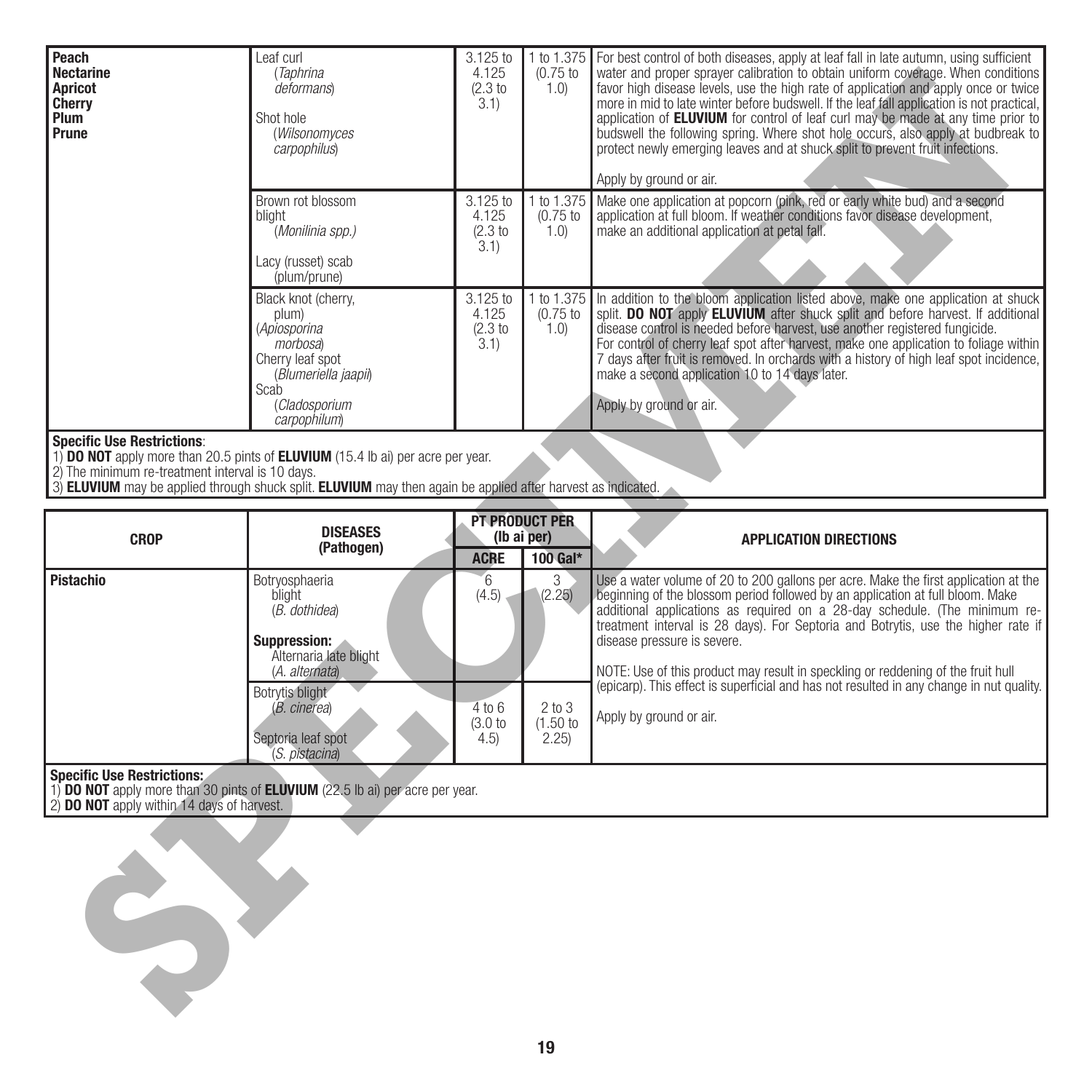**Conifers**<br>Apply **ELUVIUM** in sufficient water and with proper calibration to obtain uniform coverage of tree canopy. Applications may be made by ground or air. **DO NOT** allow livestock to graze in<br>treated areas.

| <b>CROP</b>                                                  | <b>DISEASES</b><br>(Pathogen)                                                     | Pt Product/A<br>$(Ib\text{ ai/A})$ | <b>APPLICATION DIRECTIONS</b>                                                                                                                                                                                                                                                                                                                                                                                                                                                                                           |
|--------------------------------------------------------------|-----------------------------------------------------------------------------------|------------------------------------|-------------------------------------------------------------------------------------------------------------------------------------------------------------------------------------------------------------------------------------------------------------------------------------------------------------------------------------------------------------------------------------------------------------------------------------------------------------------------------------------------------------------------|
| <b>Conifers</b><br>(including<br>Christmas<br>trees)         | Swiss needlecast<br>(Phaeocryptopus)<br>gaeumannii)                               | 2.75 to 5.5<br>(2.1 to 4.125)      | One to Two Applications: In Christmas tree plantations or conifer stands, make one<br>application in the spring when new shoot growth is 1/2 to 2 inches in length. Under<br>high disease pressure, a second application may be made 10-14 days after the<br>first application.                                                                                                                                                                                                                                         |
| For use in<br>1) conifer nursery<br>Beds                     | Interior needle blight<br>(Mycosphaerella<br>spp. and Phaeocryptopus<br>nudus)    |                                    | When using aerial applications, use the highest rate. Aerial application is allowed<br>only for Christmas tree and bough production plantations and tree seed orchards.                                                                                                                                                                                                                                                                                                                                                 |
| 2) Christmas tree and bough<br>production<br>plantations and | Scleroderris canker<br>(Gremmeniella<br>abietina)                                 | 1.5 to 2.75<br>$(1.125$ to 2.1)    | Multiple Applications: Make the first application in spring when new shoot growth is<br>1/2 to 2 inches in length. Make additional applications at 3 to 4-week intervals until<br>conditions no longer favor disease development. For use in nursery beds, apply the<br>highest rate specified on a 3-week schedule.                                                                                                                                                                                                    |
| 3) tree seed Orchards                                        | Swiss.needlecast<br>(P. gaeumannii)                                               |                                    | When using aerial applications, use the highest rate. Aerial application is allowed                                                                                                                                                                                                                                                                                                                                                                                                                                     |
|                                                              | Interior needle blight<br>(Mycosphaerella<br>spp. and<br>Phaeocryptopus<br>nudus) |                                    | only for Christmas tree and bough production plantations and tree seed orchards.                                                                                                                                                                                                                                                                                                                                                                                                                                        |
|                                                              | Sirococcus tip blight<br>(S. conigenus)                                           | 2 to 3.5<br>(1.5 to 2.6)           |                                                                                                                                                                                                                                                                                                                                                                                                                                                                                                                         |
|                                                              | Rhizosphaera<br>needlecast<br>(Rhizosphaera<br>spp.)                              | 5.5<br>(4.125)                     |                                                                                                                                                                                                                                                                                                                                                                                                                                                                                                                         |
|                                                              | Scirrhia brown spot<br>(Mycosphaerella)<br>dearnessii)                            |                                    |                                                                                                                                                                                                                                                                                                                                                                                                                                                                                                                         |
|                                                              | Cyclaneusma and<br>Lophodermium<br><b>Needlecasts</b>                             | 2.75 to 5.5<br>(2.1 to 4.125)      | Apply in early spring prior to budbreak. Repeat applications at approximately 6 to<br>8-week intervals, until spore release ceases in late fall. Apply monthly during periods<br>of frequent rainfall, and where Lophodermium infections occur during dormancy<br>(Pacific Northwest). During drought periods, applications may be suspended, then<br>resumed upon next occurrence of needle wetness. Aerial application is allowed only<br>for Christmas tree and bough production plantations and tree seed orchards. |
|                                                              | Rhabdocline<br>needlecast                                                         | 1.5 to 2.75<br>$(1.125$ to 2.1)    | Apply at budbreak and repeat at 3 to 4-week intervals until needles are fully<br>elongated and conditions no longer favor disease development. In plantations of<br>mixed provenance, or when irregular budbreak occurs, apply weekly until all trees<br>have broken bud, then every 3 to 4 weeks as specified above. In nursery beds, use<br>the high rate on a 3 week schedule. Aerial application is allowed only for Christmas<br>tree and bough production plantations and tree seed orchards.                     |
|                                                              | Botrytis seedling<br><b>Blight</b><br>Phoma twig blight                           | 1.5 to 2.75<br>$(1.125$ to 2.1)    | Begin applications in nursery beds when seedlings are 4 inches tall and when cool,<br>moist conditions favor disease development. Make additional applications at 7- to<br>14-day intervals as long as disease favorable conditions persist. Aerial application<br>is allowed only for Christmas tree and bough production plantations and tree seed<br>orchards.                                                                                                                                                       |
|                                                              | Weir's cushion rust<br>(Chrysomyxa weirii)                                        | 5.5<br>(4.125)                     | Begin applications when 10% of buds have broken and twice thereafter at 7- to<br>10-day intervals. Aerial application is allowed only for Christmas tree and bough<br>production plantations and tree seed orchards.                                                                                                                                                                                                                                                                                                    |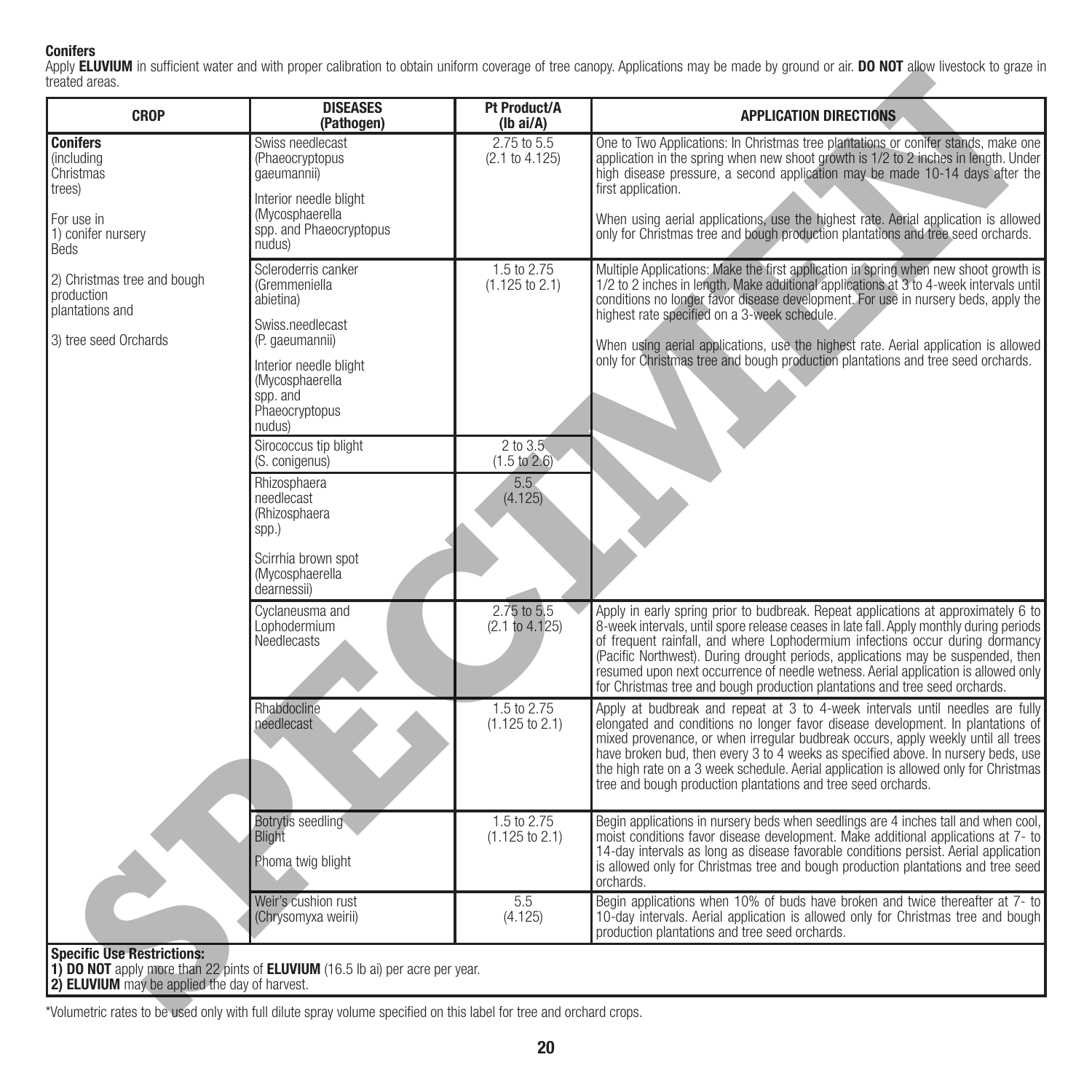**STORAGE AND DISPOSAL**<br>**PESTIGIDE STORAGE:** Store in a tightly closed container in a cool, dry place. Protect from excessive heat.<br>**PESTIGIDE DISPOSAL:** Pesticide wastes are toxic. Improper disposal of excess nesticide, sp use according to label instructions, contact your State Pesticide or Environmental Control Agency, or the Hazardous Waste Representative at the nearest EPA Regional Office for guidance.

#### CONTAINER HANDLING:

**For plastic containers ≤ 5 gallons: Nonrefillable Container: DO NOT** reuse or refill this container. Triple rinse container (or equivalent) promptly after emptying. Triple Rinse as<br>follows: Empty the remaining contents i for 10 seconds. Pour rinsate into application equipment or a mix tank or store rinsate for later use or disposal. Drain for 10 seconds after the flow begins to drip. Repeat this procedure two more times. Then offer for rec

For plastic containers > 5 gallons: Nonrefillable container. DO NOT reuse or refill this container. Triple rinse container (or equivalent) promptly after emptying. Triple Rinse as follows: Empty the remaining contents into application equipment or a mix tank. Fill the container ¼ full with water. Recap and tighten closures. Tip container on its side and roll it back and forth, ensuring at least one tip it back and forth several times. Empty the rinsate into application equipment or a mix tank or store rinsate for later use or disposal. Repeat this procedure two more times. Then offer for recycling if available or pun **SPECIFICATION CONTINUES IN CONTINUES IN A CONTINUES IN A CONTINUES IN A CONTINUES IN A CONTINUES IN A CONTINUES IN A CONTINUES IN A CONTINUES IN A CONTINUES IN A CONTINUES IN A CONTINUES IN A CONTINUES IN A CONTINUES IN A** 

**NOTICE:** Read the entire Directions for Use and Cond**IDITION OF SALE AND LIMITATION OF WARRANTY AND LIABILITY**<br>The Directions for the and Conditions of Sale and Limitation of Warranty and Liability before buying or using

beyond the control of INNVICTIS CROP CARE, LLC or Seller. To the extent consistent with applicable law, all such risks shall be assumed by Buyer and User, and Buyer and User agree to hold INNVICTIS CROP CARE. LLC and Selle

INNVICTIS CROP CARE. LLC warrants that this product conforms to the chemical description on the label and is reasonably fit for the purposes stated in the Directions for Use, subject to the inherent risks referred to above, when used in accordance with directions under normal use conditions. This warranty does not extend to the use of this product contrary to label<br>instructions or under conditions not EXTENT CONSISTENT WITH APPLICABLE LAW, INNVICTIS CROP CARE, LLC MAKES NO WARRANTIES OF MERCHANTABILITY OR OF FITNESS FOR A PARTICULAR PURPOŚE NOR ANY OTHER<br>EXPRESS OR IMPLIED WARRANTY EXCEPT AS STATED ABOVE.

To the extent consistent with applicable law, neither INNVICTIS CROP CARE, LLC nor Seller shall be liable for any incidental, consequential or special damages resulting from the use or handling of this product. TO THE EXTENT CONSISTENT WITH APPLICABLE LAW. THE EXCLUSIVE REMEDY OF THE USER OR BUYER. AND THE EXCLUSIVE LIABILITY OF INNVICTIS CROP CARE, LLC AND SELLER FOR ANY AND ALL CLAIMS, LOSSES, INJURIES OR DAMAGES (INCLUDING CLAIMS BASED ON BREACH OF WARRANTY, CONTRACT,<br>NEGLIGENCE, TORT, STRICT LIABILITY OR OTHERWISE) RESULTING FROM THE USE OR HA THE PRODUCT OR, AT THE ELECTION OF INNVICTIS CROP CARE, LLC OR SELLER, THE REPLACEMENT OF THE PRODUCT.

INNVICTIS CROP CARE, LLC and Seller offer this product, and Buyer and User accept it, subject to the foregoing Conditions of Sale and Limitation of Warranty and Liability, which may not be modified except by written agreement signed by a duly authorized representative of INNVICTIS CROP CARE, LLC.

All trademarks are the property of their respective owners.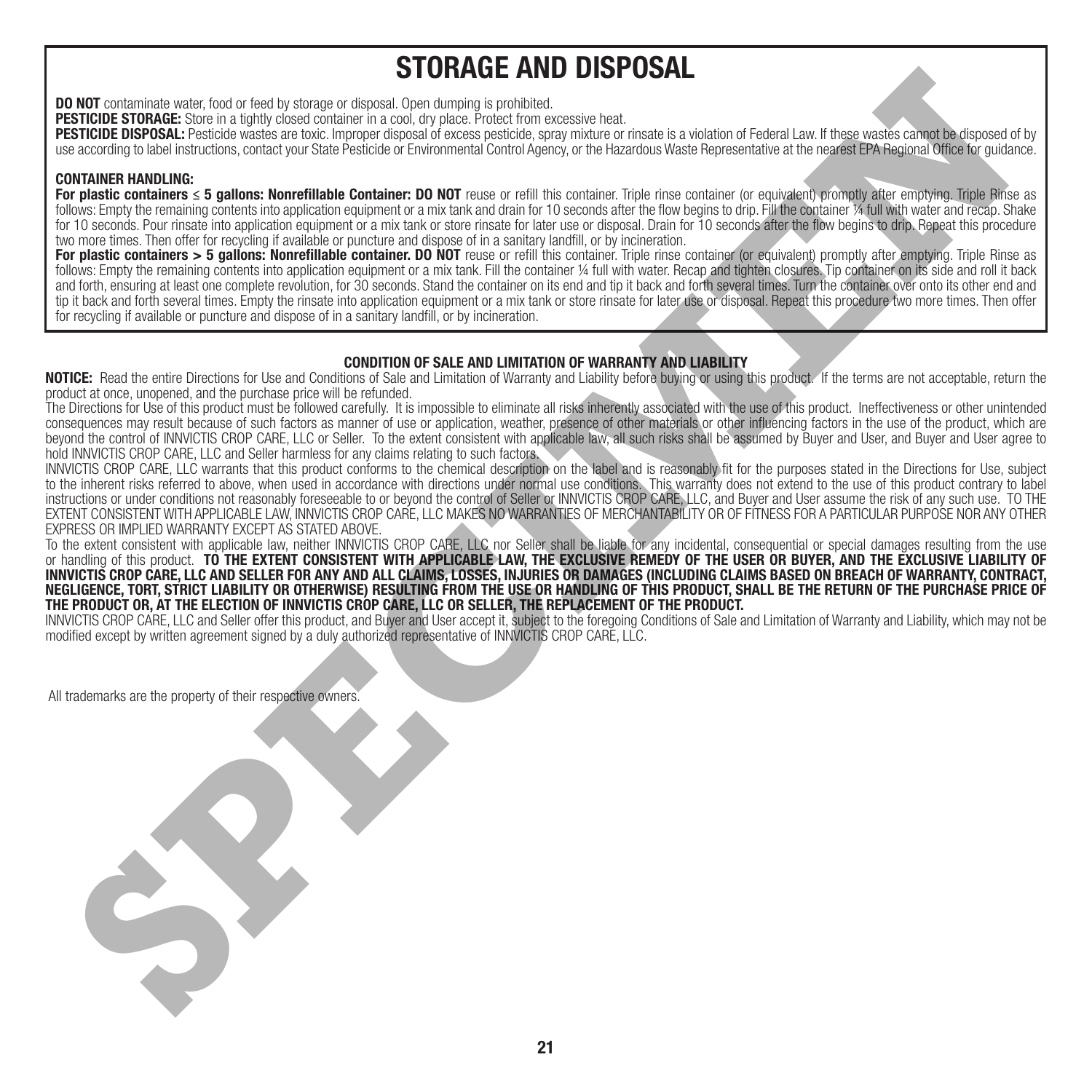INTENTIONALLY LEFT BLANK **SPECIAL AND INTERNATIONAL PROPERTY AND INCORPORATION**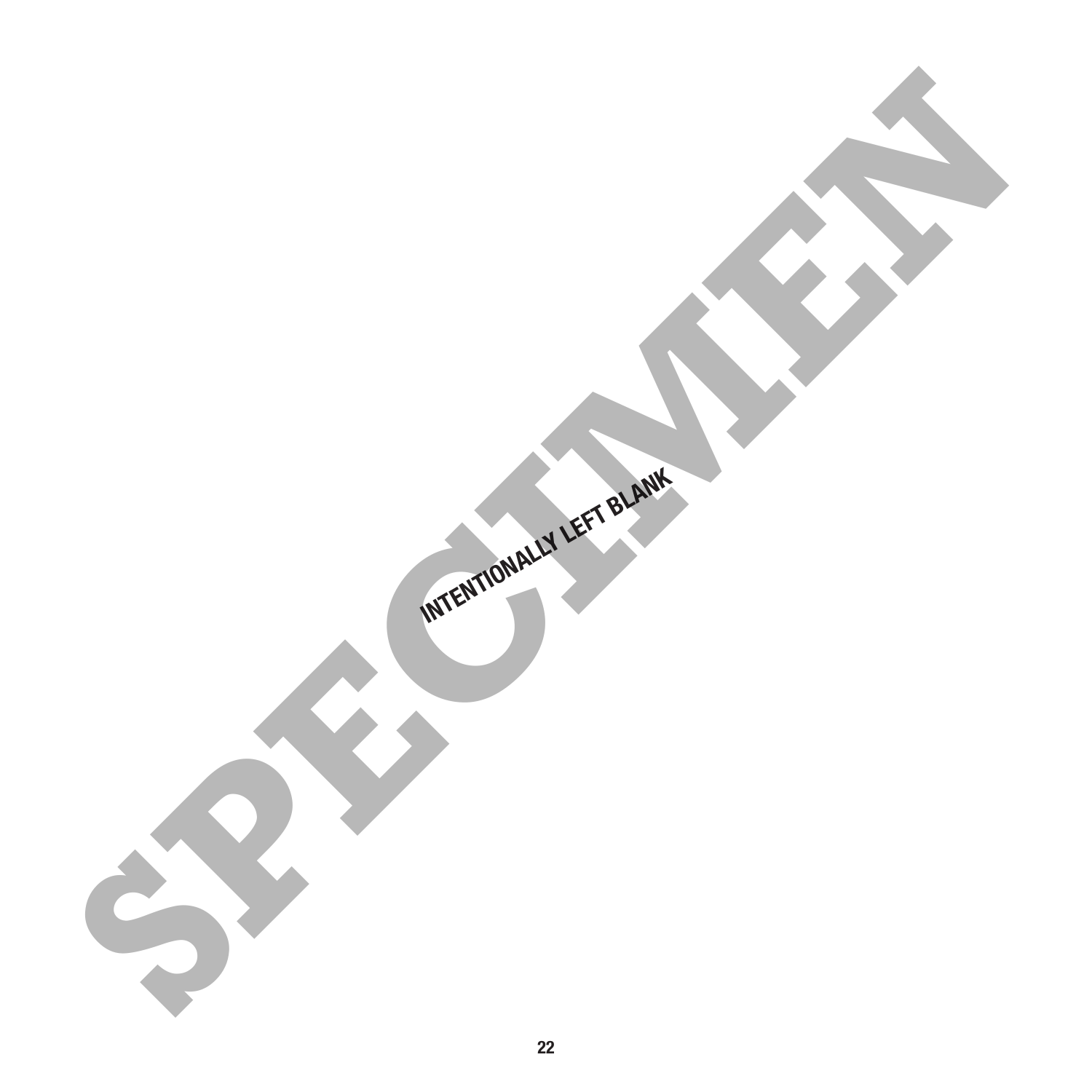INTENTIONALLY LEFT BLANK **SPECIAL AND INTERNATIONAL PROPERTY AND INCORPORATION**